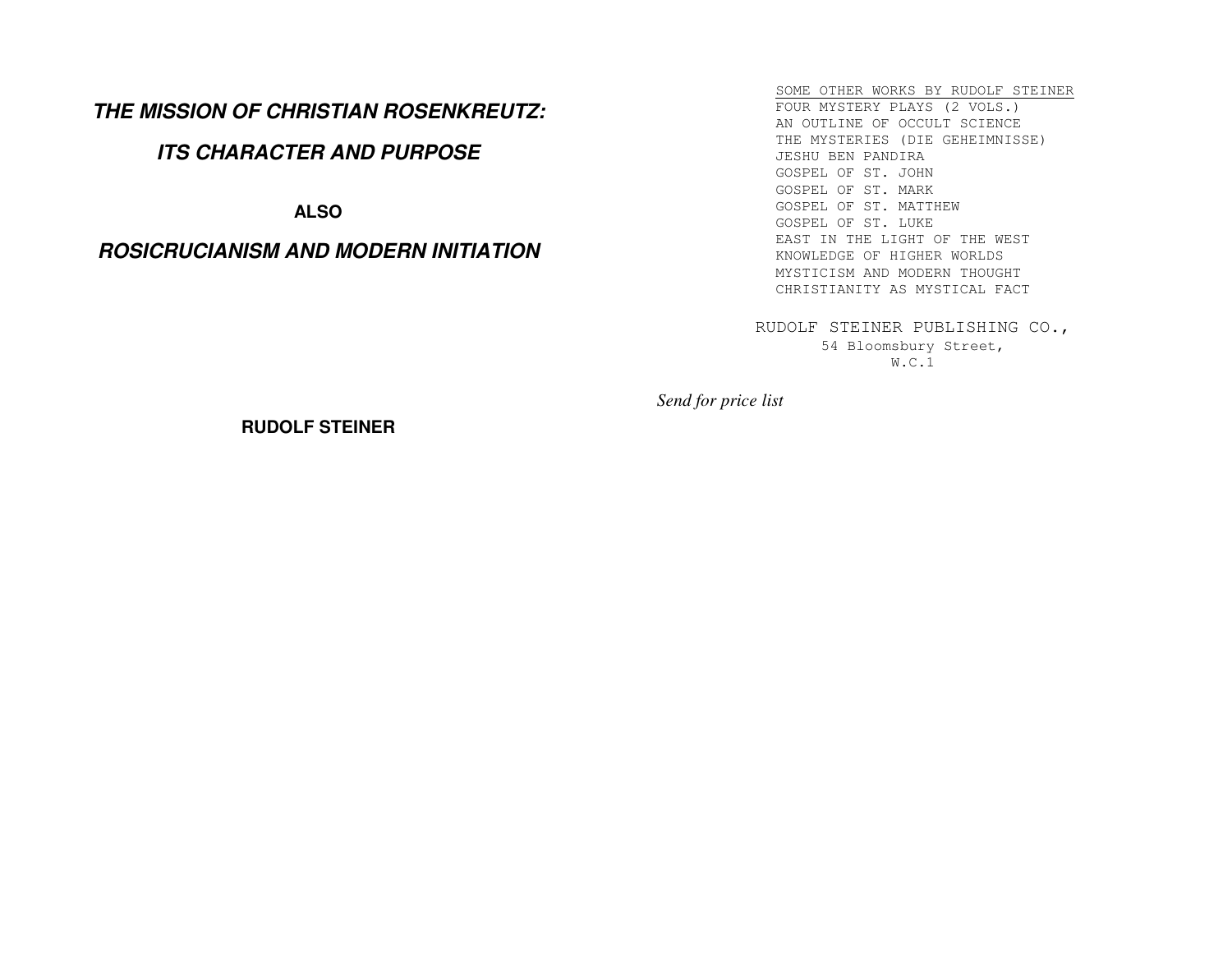### **RUDOLF STEINER**

# **THE MISSION OF**

# **CHRISTIAN ROSENKREUTZ:**

## **ITS CHARACTER AND PURPOSE**

Transcriptions and Notes of lectures given in the years 1911 and 1912.

TRANSLATED BY DOROTHY OSMOND

**ROSICRUCIANISM AND MODERN** 

## **INITIATION**

TRANSLATED BY MARY ADAMS

LONDON: RUDOLF STEINER PUBLISHING CO., 54 BLOOMSBURY STREET, W.C.1

Copyright 1950 Rudolf Steiner Publishing Co.

PRINTED IN GREAT BRITAIN BY W. & J. MACKAY & CO., LTD., CHATHAM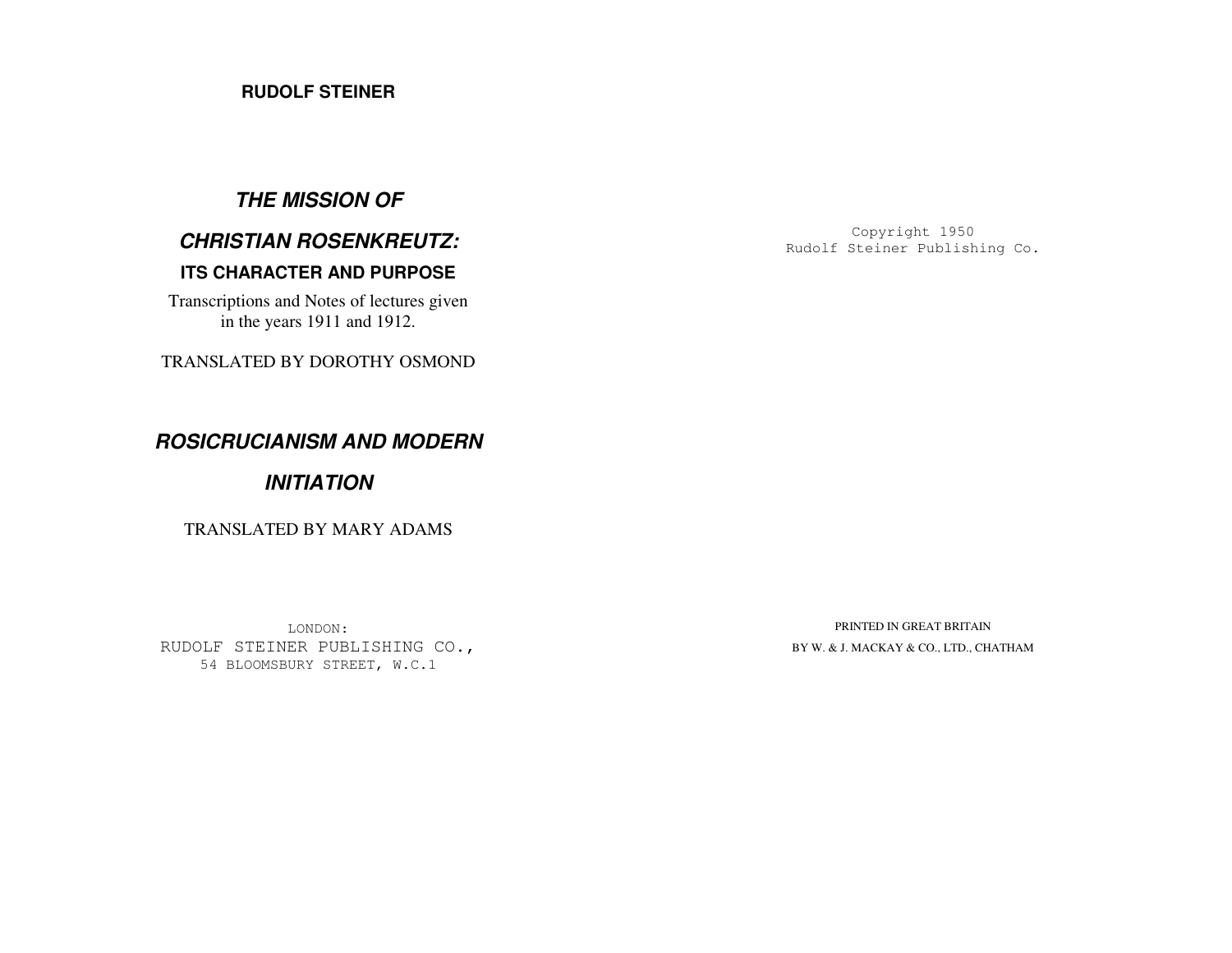#### **CONTENTS**

#### **THE MISSION OF CHRISTIAN ROSENKREUTZ**

FOREWORD: MARIE STEINER 7

CASSEL I. THE DAWN OF OCCULTISM IN THE MODERN AGE 13 Spiritual Science in historical evolution and its pivot in Rosicrucian- $\lim_{\text{isom}}$  - Mention of 3<sup>rd</sup> April, 33 A.D. - The period of darkness in the thirteenth century and its ending - The occult mission of the Twelve Wise Men and their work in connection with the youth who in Initiation became Christian Rosenkreutz - The crisis in the world of the demons – Salvation through cultivation of the powers of the "I."

#### CASSEL II. 23

Three categories of experiences in the life of soul - Chance and Necessity - Blows of fate and intimate occurrences in life - Fading memories in the life of thought and ideation; permanent memories in the life of feeling; these are transformed into impulses of will through such impulses of will we can recognise the beckoning sign given by Christian Rosenkreutz to those chosen by him.

29th January, 1912

8th February, 1912

 $27<sup>th</sup>$  January, 1912

VIENNA I. THE TRUE ATTITUDE TO KARMA 32 The nature of karma as destiny - The "wiser being" within us - Study of karma and how karma is experienced in the world - Happiness and joy are experiences bestowed by Grace.

#### VIENNA II. INTIMATE WORKINGS OF KARMA 49

Exercises for the development of memory belonging to the life of feeling - The consequences of experiences in the spiritual world - The condition of darkness in the twelfth-thirteenth century - The resurrection of the ancient forms of sacred wisdom in the souls of the Twelve in the thirteenth century A.D. - Into this "College" of the Twelve, a Thirteenth is taken.

9th February, 1912

MUNICH. THE CHRIST IMPULSE AS LIVING REALITY 65

The work of the Bodhisattvas - The office and rank of Buddha-hood - The successor of Gautama Buddha - Prophetic anticipation of the Christ Mystery in the Schools of the Essenes – The Christ Mystery presented in the form of pictorial enactments in the ancient rituals - Jeshu ben Pandira and Matthew – The Matthew Gospel describes the stages of the old Initiation up to the point where Jesus becomes the bearer of Christ – The content and substance of the Mysteries are

**CONTENTS** 

enacted on the physical plane as a reality of world-history - During the middle years of life a great transformation takes place in the soul of one who is destined to receive the Bodhisattva into himself – In about 3,000 years from now the Bodhisattva will become the Maitreya Buddha, the Bringer of the Good through the power of the word - Vision in the astral sphere of the Christ in His Ether-Form; later on, this Form is revealed in the aesthetic and then in the moral spheres - The sources of Christianity and the spiritual preparations made by the twelve wise men in the thirteenth century - The manuscript of the Matthew Gospel translated by Jerome.

#### 18th and 19th November, 1911

ST. GALLEN. "THE STARRY HEAVEN ABOVE ME - 74 THE MORAL LAW WITHIN ME"

 The Akasha Chronicle of the Sun - Journey through the heavens of the fixed stars; thence the return through the planetary spheres to the next birth.

19th December, 1912

NEUCHATEL. THE MISSION OF CHRISTIAN ROSENKREUTZ 81 Copernicanism and the revolutionary change in human thinking - The illusory character of this new form of knowedge – The relation of Christian Rosenkreutz to Gautama Buddha – The Mystery-Centre by the Black Sea where Buddha taught, in his spirit-form - His work is subsequently continued by his pupil, St. Francis of Assisi - The anxiety among ocultists as to the threatened separation of men into two categories – Christian Rosenkreutz sends Buddha, his closest pupil, to Mars – The purification of Mars through Buddha's deed of sacrifice – The Mars-forces, now radiating peace, work into the souls of men between death and a new birth.

> A potent and effective Meditation is to picture the deeds of Christian Rosenkreutz in the thirteenth and sixteenth centuries - Christian Rosenkreutz in the midst of the Twelve – Buddha is sent by him to perform a cosmic deed of sacrifice on Mars - Reference to the Sermon at Benares.

> > 18th December, 1912

*Page*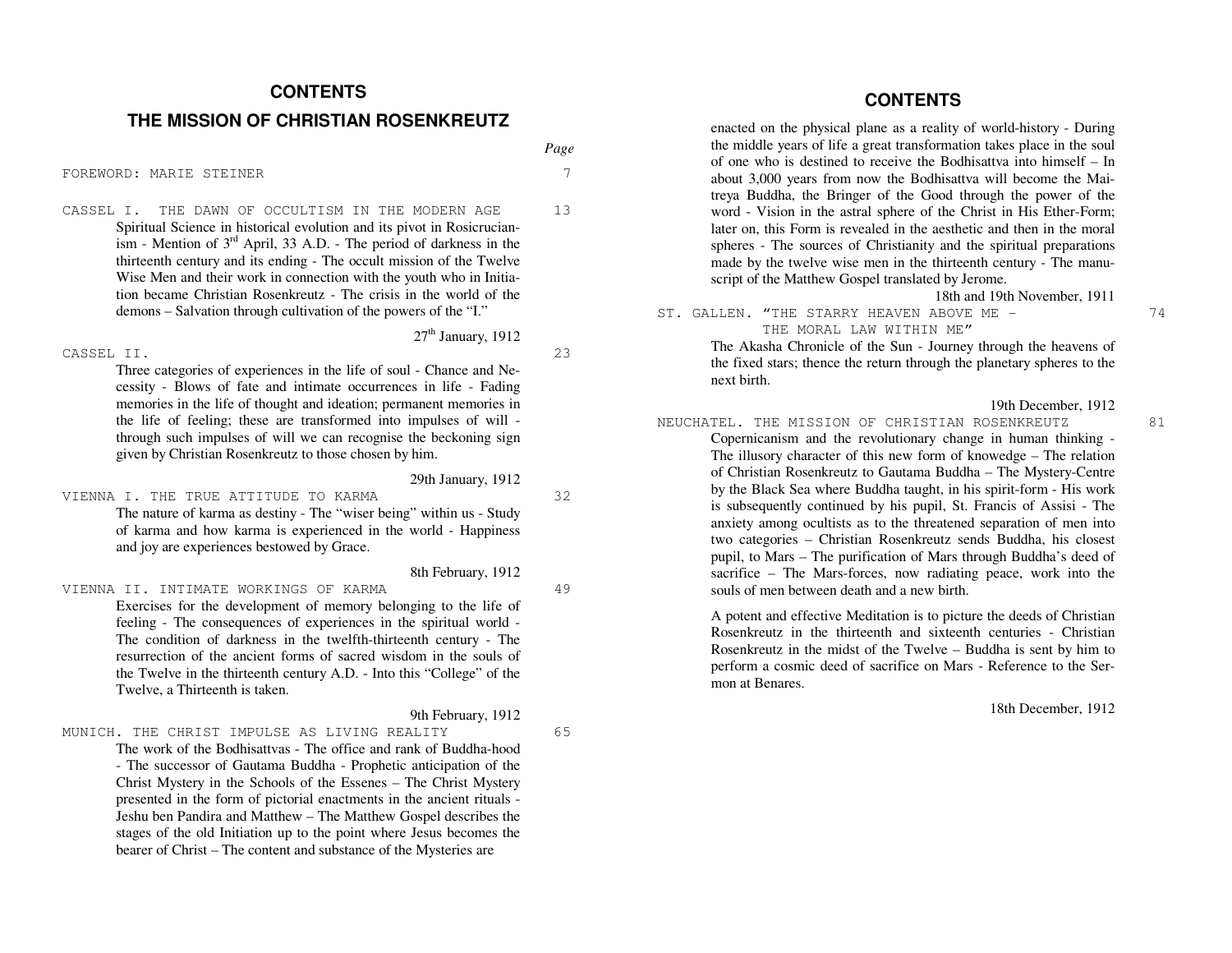# **THE MISSION OF CHRISTIAN ROSENKREUTZ FOREWORD MARIE STEINER**

In connection with the Congress held by the "Federation of European Sections of the Theosophical Society" in Budapest in the year 1909, Dr. Steiner gave a Lecture-Course entitled: "Theosophy and Occultism of the Rosicrucians." The Mystery of Golgotha is there indicated as the great turning-point between the old, now already fading Mystery-wisdom and the wisdom in its new form of revelation wherein account is taken of the faculty of thought possessed by a maturer humanity and of the advance of culture and civilisation. Theosophia, the Divine Wisdom, could not, as in earlier times, flow as inner illumination into the hardened constitution of man. Intellect, the more recent faculty of the soul, was directed to the world of sense and its phenomena. Theosophy was rejected by the scholars with a shrug of the shoulders and the very word brought a supercilious smile from the monists. Dr. Steiner, however, was trying to restore to this word its whole weight and spiritual significance and to show how the roots of all later knowledge lie in Theosophy, how it unites East and West, how in it all the creeds are integral parts of one great harmony.

This had also been the fundamental conception of the Founder of the Theosophical Society but she understood nothing of the essence of Christianity and disputed its unique significance. Her tendency to place too much reliance upon spiritualistic communications drew her into the net of an oriental stream only too ready to use this instrument for its own ends - to begin with under the cloak of Neo-Buddhism then represented in the person of Charles Leadbeater, a former priest of the Anglican Church. Annie Besant, a pupil of Charles Bradlaugh, a free-thinker and the most brilliant orator of the day in the field of political and social reform, had also been so deeply influenced by spiritualistic communications that on the advice of William Stead she went to Madame Blavatsky towards the end of the latter's life and became her ardent follower. Stead's spiritualistic circle was influential and the Theosophical Society, with its much purer spiritual foundations, had here a dangerous rival.

Dr. Steiner brought light to bear upon all these developments, upon their aims and aberrations, and raised Theosophy to heights far transcending the narrow sphere of the Theosophical Society. Alarmed by this, the Indian inspirers behind the Adyar Society, with their nationalistic aims, took their own measures. - The imminence of a return of Christ was announced and the assertion made that he would incarnate in an Indian boy. A newly founded Order, the "Star in the East," using the widespread organisation of the Theosophical Society, was expected to achieve the aim that had met with failure in Palestine.

Not very long after the Budapest Congress, these developments began to be felt in the sphere of Dr. Steiner's lecturing activities. Disquieted by the beginnings of the propaganda for the Star in the East, Groups begged Dr. Steiner to speak about these matters. This caused alarm to the organisers of the Genoa Congress, who thought that the scientific as well as the esoteric discussions with Dr. Steiner would be too dangerous a ground, and for extremely threadbare reasons the Congress was cancelled at the last moment. Many of those taking part were already on their way - we too. A number of Groups in Switzerland took advantage of this opportunity to ask Dr. Steiner for lectures. They wanted to understand the meaning and significance of the Michael Impulse which denotes the turning-point in the historic evolution of the Mysterywisdom. The Intelligence ruled over in the spiritual world by the hierarchy of Michael had now come down to humanity. It was for men to receive this Intelligence consciously into their impulses of will and thenceforward to play their part in shaping a future wherein the human "I" will achieve union with the Divine "I." For this goal of the future men must be prepared, a transformation wrought in their souls; they must "change their hearts and minds." To bring this about was the task of Rudolf Steiner. The moment had arrived for treading the path which liberates the Spirit from the grip of the material powers. The first healthy step to be taken along this path by the pupil of spiritual knowledge, is study.

As the theme chosen for Genoa had been "From Buddha to Christ," it was natural that the lectures now given in Switzerland should shed the light of Spiritual Science not only upon the earlier connections between the Buddha and Christ Jesus but also upon the lasting connections indicated by the Essene wisdom contained in the Gospels. This is the theme which gives these studies their special character - which could only be brought out by outlining the historical development of the Mystery-wisdom. The ancient revelations of the Mysteries had shed light into many forms of culture, but were now spent; symptoms of decay and increasing sterility of thought were everywhere in evidence. Then, from heights of Spirit, the Michael Impulse came down to the Earth - in order gradually to stir and flame through the hearts of men. The intellect was pervaded by spiritual fire, the lower human "I" lifted nearer to the ideal of times to come: union with the Divine "I." To awaken understanding of these goals, to establish them firmly on the ground of their spiritual origins and to place them in living pictures before the souls of men - such was the task of Rudolf Steiner.

This brought the inevitable counterblow from the opposing powers; into this they knew they must drive their wedge. The development of the human being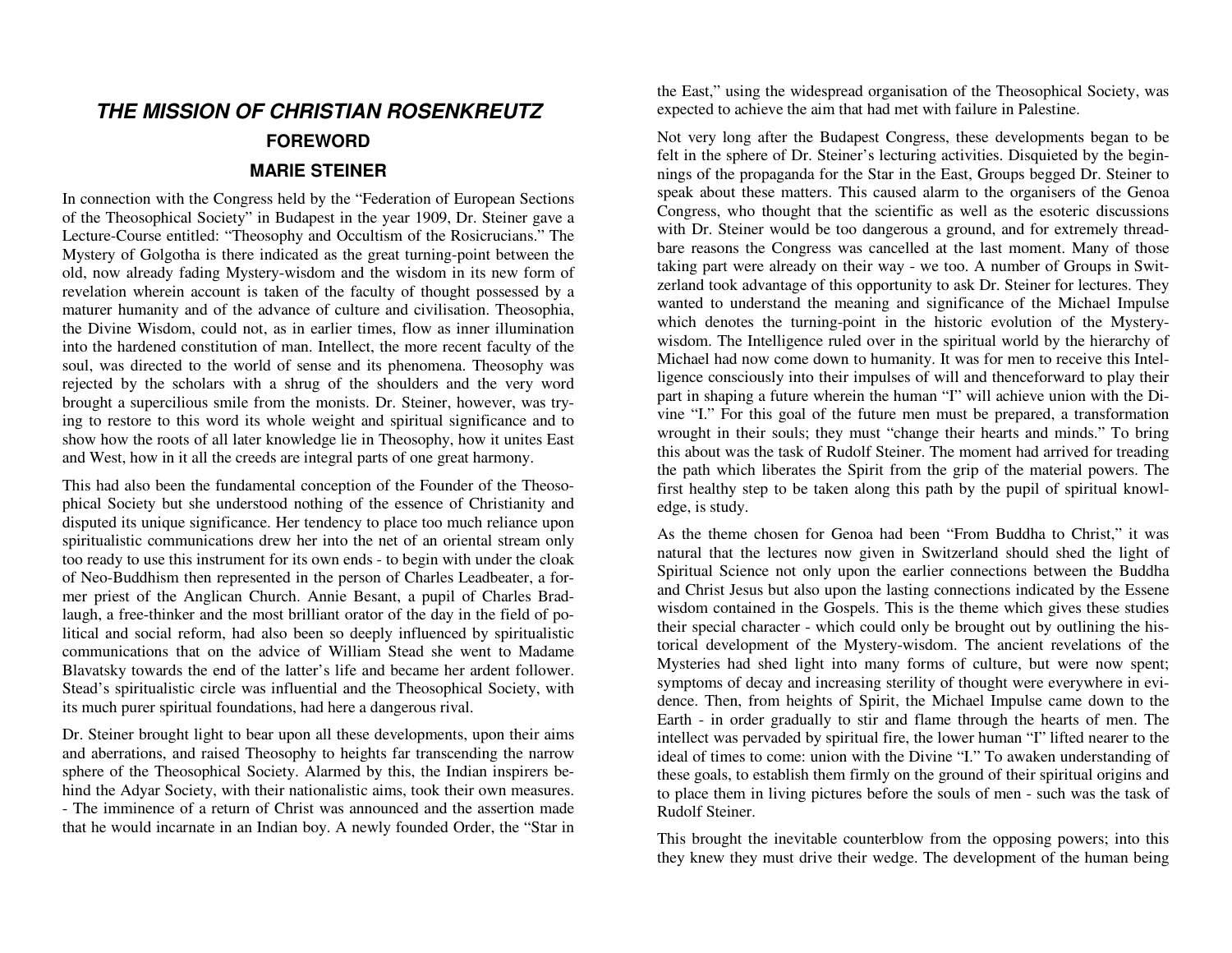in freedom, this gift bestowed by Michael, must be checked and the hearts and minds of men incited to resistance. In his *Four Mystery Plays*, Rudolf Steiner has given us living pictures of this: the human being between Lucifer and Ahriman - now succumbing to their promptings, now overcoming them, but nevertheless bearing them in the soul like a poison that may at any time begin to work. We too shall continue to bear this picture and its substance in our souls.

The full content of the lectures, however, has not been preserved, for we possess no good transcriptions. The fact that no really reliable and expert stenographist was available at the time seems like a counterblow from the opposing powers. Besides the abbreviated reports of the Cassel lectures, we have in some cases only fragments, in others, scattered notes strung together. But the essential threads have been preserved and an attempt at compilation has been made. The attempt does not always succeed from the point of view of convincing style, but the impetus for effort in thought and study will be all the stronger.

The activities of the Star in the East led, finally, to the exclusion of the German section from the Theosophical Society; this, however, had been preceded by the forming of a Union which included people in other countries who opposed this piece of Adyar sectarianism and led to the foundation of the Anthroposophical Society. For a time, care was necessary to prevent confusion as between the two Societies and so for the Movement associated with him, Rudolf Steiner chose the name Anthroposophy - the Divine Wisdom finding its fulfilment in man. Theosophy and Anthroposophy are one, provided the soul has cast away its dress. And Rudolf Steiner showed us how this can be done.

The new Indian Messiah soon cast off the shackles of the renown that had been forced upon him and retired to private life in California. Annie Besant was obliged to renounce her cherished dream and died at a very great age. It is rumoured that the question of the dissolution of the Adyar Society was considered but that this proved impossible owing to the extensive material possessions. Jinarajadasa, my good friend from the days of the founding of the Italian Section, succeeded Annie Besant as President. The branch of the Theosophical Society which had seceded at the time of the Judge conflict and to which Madame Blavatsky's niece belonged, had found in Mrs. Catharine Tingley a leader of energy and initiative, but she too had died.

The old conditions have now faded away. Those grotesque edifices of phantasy can no longer be associated with the Anthroposophical, formerly Theosophical, Movement, for they have crumbled to pieces. We can allow the word Theosophy again to come to its own, as did Rudolf Steiner when he was trying to restore to this word its primary and true significance.

Besides laying emphasis on the essential character of Spiritual Science in the post-Christian era, the aim of the lectures given in 1911 and 1912 was to explain karma as the flow of destiny and to point to its intimate workings. The lines of development running through the lectures have survived only as pictures of memory; the transcriptions often failed to catch the threads of the logical sequence and the notes or headings jotted down and collected here and there are really no more than indications. But the direction of the spiritual impulses given by Dr. Steiner has been preserved, and justifies, maybe, the attempt at compilation. Through meditative study these impulses will be able to work in us and deepen our souls.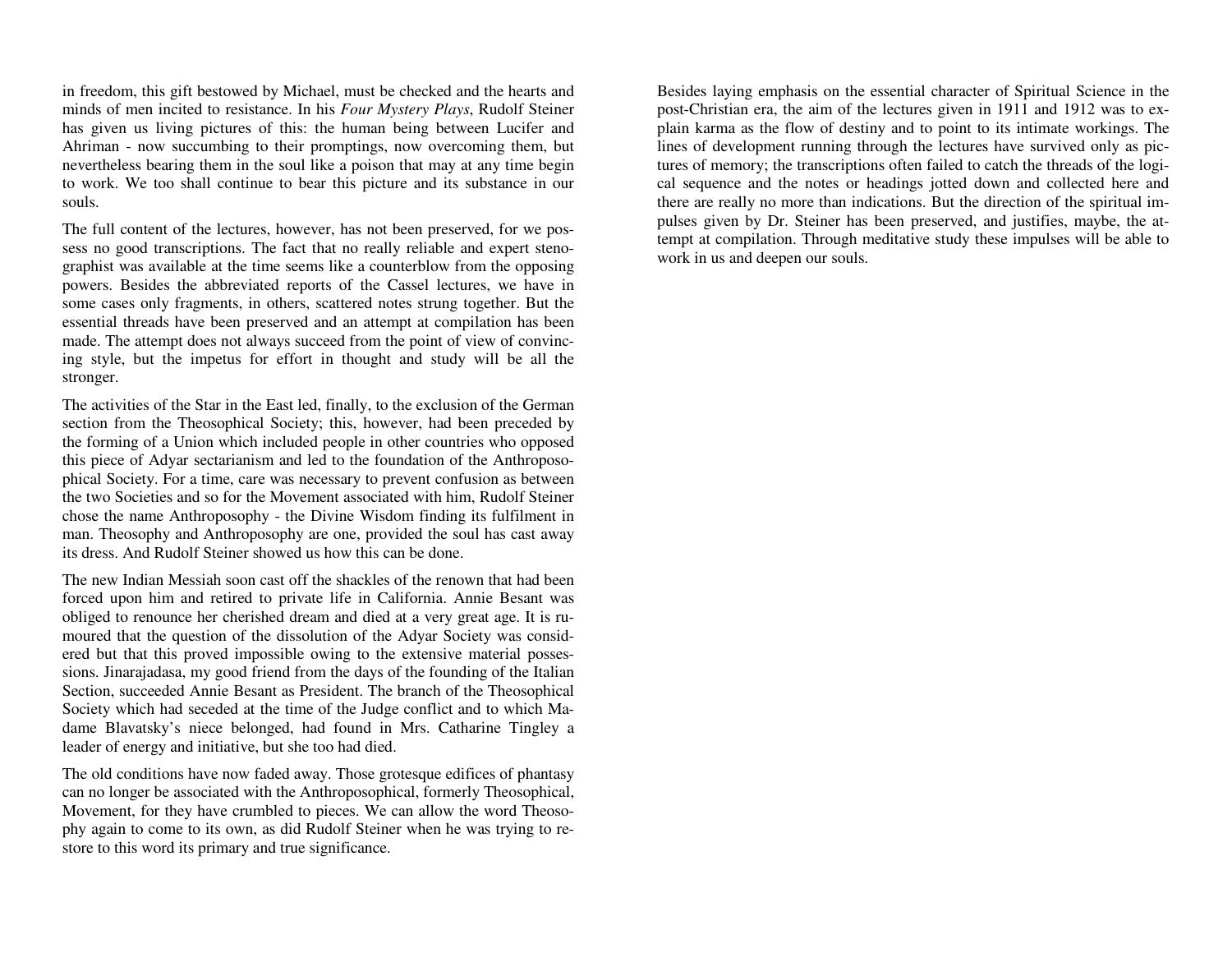# **THE MISSION OF CHRISTIAN ROSENKREUTZ**

### **CASSEL I**

## **THE DAWN OF OCCULTISM IN THE MODERN AGE**

The lecture today will be historical in character and the day after tomorrow I shall speak of matters which will give: us deeper insight into the impulses contained in the thinking, the will and the deeds of Rosicrucianism. We can only understand the work of Rosicrucianism today when we realise that it was never a model laid down once and for always but assumes a different form in every century. The reason for this is that Rosicrucianism must always adapt itself to the conditions of the times. It is quite obvious to us that the fundamental impulses of Spiritual Science must find their way into the culture of the present age; but we know, too, that the culture of the West presents difficulties. Spiritual Science cannot make different human beings of us from one day to the next, because through our karma we have been born into Western culture. Our task is not as simple as that of the representatives of communities based upon race or the tenets of a particular religion. For our fundamental principle must be that we are not rooted in the soil of a specific creed but regard the different systems of religion as forms and variations of the one, universal spiritual life. It is the seed of spiritual truth in all religions for which Spiritual Science must seek. As a Westerner, the theosophist may very easily be misunderstood, above all by the different religious confessions and schools of thought in the world. If we rightly understand our task as spiritual scientists we must hold fast to the principle of *historical development*, realising that Spiritual Science is an integral part of this development. Each one of you here has been incarnated in every epoch of culture - indeed more than once. What is the purpose of these reincarnations? Why must the human being pass through all these different schoolings in the periods of culture and civilisation? It was this question which brought Lessing to avow his belief in the idea of reincarnation. Lessing thought to himself: Human beings have lived through all the earlier periods of culture and they must return again and again in order to learn new things and to be able to connect the old with the new. There must be a purpose in the fact that we pass through different incarnations, and the purpose is that in each of them the human being shall add new experiences to the old.

As you have often heard, there are great differences between the successive epochs of culture. Today we shall speak in closer detail of an extremely important period: the thirteenth century. Human beings in incarnation at that time lived through an experience which has not fallen to the lot of others. What I am now about to say is known to all who have reached a certain high level of spiritual life and who are now again in incarnation.

In the thirteenth century, spiritual darkness fell for a time upon all human beings, even the most enlightened, and also upon the Initiates. Whatever knowledge of the spiritual worlds existed in the thirteenth century came from tradition or from men who in still earlier times had been Initiates and were able to call up remembrances of what they had then experienced. But for a brief space of time it was impossible even for these men to have direct vision of the spiritual world. Darkness was obliged to fall for this short period in order that preparation might be made for the intellectual culture which was to be characteristic of our modern age. The point of importance is that we *have* this kind of culture today in the Fifth post-Atlantean epoch. Culture in the Greek epoch was quite different. Instead of the modern, intellectual kind of thinking, *direct perception* was then the dominant faculty; the human being was one, as it were, with what he saw and heard, even with what he thought. He did not cogitate and reason as he does today, and needs must do, for this is the task of the Fifth post-Atlantean epoch.

In the thirteenth century, it was necessary for especially suitable personalities to be chosen out for Initiation, and the Initiation itself could only take place after that brief period of darkness had come to an end. The name of the place in Europe where the happenings of which I am about to speak came to pass cannot yet be communicated, but before very long this too will be possible.

We shall, speak today of the dawn of occultism in the modern age. Twelve men were living at the time of the darkness, twelve men of deep spirituality who came together in order to further the progress of humanity. They did not all of them possess the power of direct vision of the spiritual world, but they were able to bring to life within them remembrances of what they had experienced through earlier Initiation. And by the dispensation of the karma of humanity, the heritage left by the ancient culture of Atlantis was embodied in seven of these twelve men. In my book *Occult Science* it is said that the seven wise Teachers of the ancient, holy Indian civilisation bore within them the surviving wisdom of Atlantis. The seven men were incarnated again in the thirteenth century and formed part of the Twelve; it was they who were able to look back to the seven streams of the ancient Atlantean wisdom and to the continuations of these seven streams. The task assigned to each of these seven individualities was to make one of the seven streams of wisdom fruitful both for the culture of the thirteenth century and of our modern age. These seven individualities were joined by four others; unlike the first seven, these other four were not able to look back to times of the primeval past; they looked back to what mankind had acquired from occult truths during the four epochs of post-Atlantean culture. The first of the four looked back to the period of ancient India, the second to that of ancient Persia, the third to that of Egyptian-Chaldean-Babylonian-Assyrian culture, and the fourth to that of the Graeco-Latin age.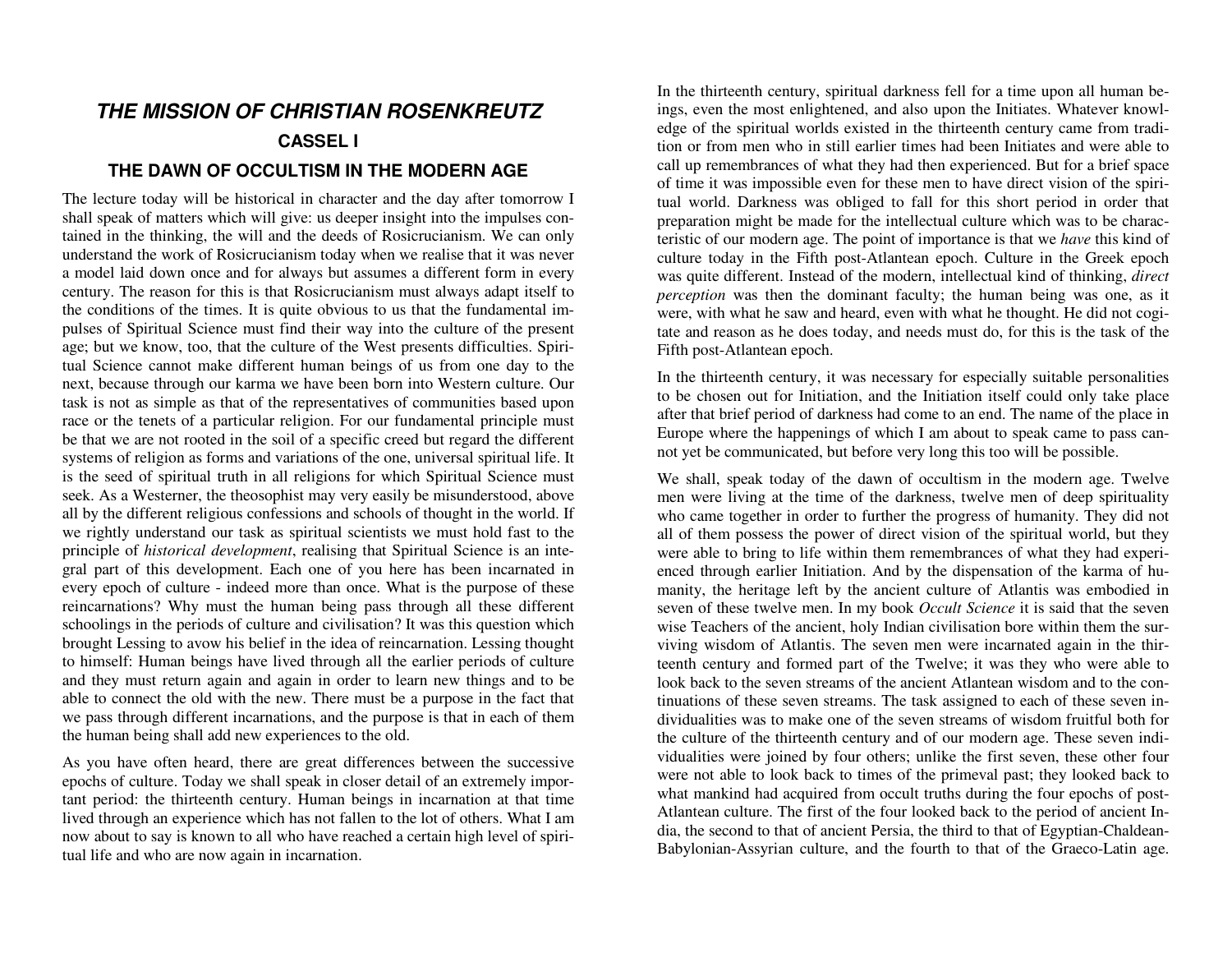These four joined the seven in that "College" of wise men in the thirteenth century; the twelfth had fewer remembrances; he was more intrinsically intellectual than the rest and it was his task to cultivate and foster the external sciences. These twelve individualities did not live only in the sphere of occultism as cultivated in the West, but could also be "incorporated" as it were in men who possessed some genuine knowledge of occultism. Goethe's poem *Die Geheimnisse* [footnote: *The Mysteries* by Rudolf Steiner] gives a certain indication of this. - Thus there were twelve outstanding individualities and to them came a Thirteenth who, after the period of darkness had come to an end was to be chosen out for the kind of Initiation demanded by the culture of the West. The circumstances are very mysterious and I can only give you the following information in the form of a narrative. To me it is objective truth, but you yourselves can put it to the test by gathering together what has been said by anthroposophical Spiritual Science during the last few years, added to what you know of history since the thirteenth century.

It was known to the College of the twelve wise men that a child was to be born who had lived in Palestine at the time of Christ and had been present when the Mystery of Golgotha had taken place. This Individuality possessed great powers of heart and a quality of deep, inward love which circumstances had since helped to unfold in him. An Individuality of extraordinary spirituality was incarnated in this child. It was necessary, in this case, for a process to be enacted which will never be repeated in the same form. The following does not describe a typical Initiation but is an altogether exceptional happening. It was necessary for this child to be removed from the environment into which he was born and to be placed in the care of the Twelve at a certain place in Europe. But it was not the external measures adopted by the twelve wise men that are of essential importance; what is important is the fact that the child grew up with the Twelve around him, and because of this, their wisdom was able to stream into him. One of the Twelve, for example, possessed the Mars-wisdom and therewith a definite quality of soul - a mood-of-soul tempered by the form of culture standing under the influence of Mars. The forces of the Mars culture endowed this soul with the faculty, among others, of presenting the occult sciences with fiery enthusiasm and ardour. Similar planetary influences were also at work in other faculties distributed among the Twelve. The development of the child's soul proceeded harmoniously under the influences pouring from the twelve wise men. And so the child grew up, under the unceasing care of the Twelve. Then, at a certain time, when the child had grown into a young man of about 20, he was able to give expression to something that was a kind of reflex of the twelve streams of wisdom - but in a form altogether new, new even to the twelve wise men. The metamorphosis was accompanied by violent organic changes. Even physically the child had been quite unlike other human beings; he was often very ill and his body became transparent, as though filled with

light. Then there came a time when for some days the soul departed altogether from the body. The young man lay as if dead ... And when the soul returned it was as though the twelve streams of wisdom were born anew. He spoke of new experiences. There had come to him, from the Mystery of Golgotha, an experience similar to that of Paul before Damascus. Thereby it was possible for all the twelve world-conceptions, religious and scientific - and fundamentally there are only twelve - to be gathered together, synthesised in *one*. The twelve basic world-conceptions were gathered together into one whole which could do justice to them all. Of what was taught we shall speak the day after tomorrow. It remains now to be said that the young man died very soon afterwards. His life on Earth had been brief. His mission had been to create a synthesis of the twelve streams of wisdom in the sphere of thought and to bring forth the new impulse which he could then bequeath to the twelve wise men who were to carry it further. A great and significant impetus had been given. The name of the Individuality from whom this impulse originated was Christian Rosenkreutz. The same Individuality was born again in the fourteenth century and this earthly life lasted for more than a hundred years. In the new earthly life he brought to fruitfulness, in the outer world too, all that he had lived through in that brief space of time. He travelled all over the West and over practically the whole of the then known world in order to receive anew the wisdom which in the previous life had quickened in him the new impulse - the impulse which, as a kind of essence, was to filter into the culture of the times.

This new impulse also came to expression in the exoteric world. The inspiration of the being of whom we have spoken, worked, for example, in Lessing. It is not, of course, possible to give external proof of this, but Lessing's whole mode and manner of thinking is such that the Rosicrucian impulse is perceptible to one who is versed in these matters. Again in the nineteenth century - an age so ill-adapted for the ideas of karma, reincarnation and the like - this impulse worked exoterically. It is an interesting fact that towards the end of the 'forties of the nineteenth century a certain scientific body offered a reward for the best philosophical treatise on the subject of the immortality of the soul. Among the treatises submitted was one by Wiedenmann, accepting the principle that the soul has many earthly lives. Naturally, this essay does not speak of reincarnation in the same way as Spiritual Science; but it is interesting that such a writing should have appeared at that time and have been awarded the prize. And other psychologists of the day also acknowledged their belief in repeated earthly lives. The thread of belief in reincarnation and karma was never entirely broken. Moreover the early writings of the Founder of the Theosophical Society, the great H. P. Blavatsky, are explicable only when we recognise the Rosicrucian inspiration underlying them.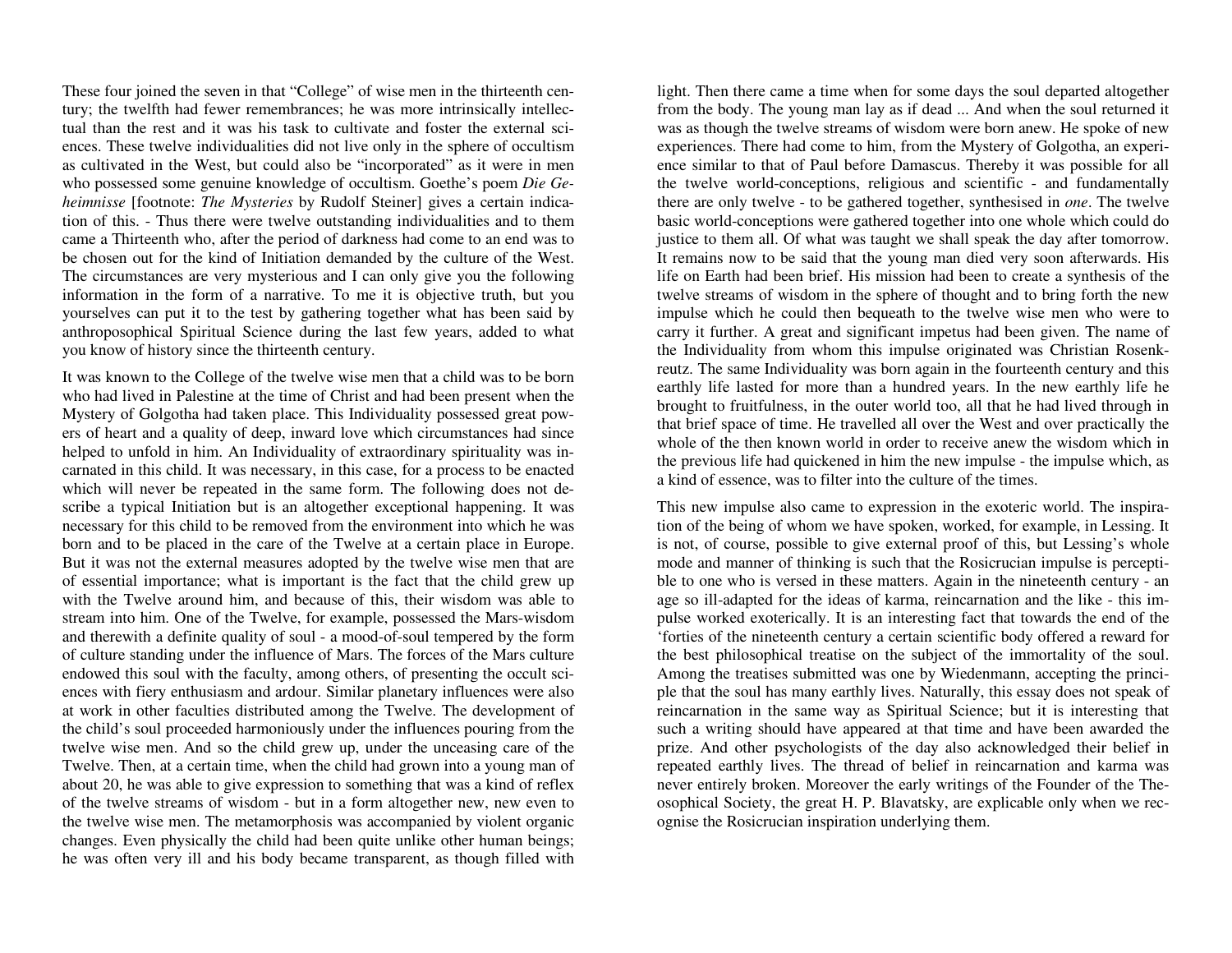Now it is of the greatest importance for us to know that whenever the Rosicrucian inspiration is given, in each century, the bearer of the inspiration is never outwardly designated as such. His identity has been known only to the very highest Initiates. Today, for example, it is only permissible to speak of happenings of a hundred years ago; for this is the period of time which must have elapsed before they may be spoken of openly. The temptation to pay fanatical veneration to authority vested in some personality - than which there is no greater evil - would be too great for men. This danger is already too near at hand. Silence is a necessary precaution not only against the wiles of ambition and pride - which it might be possible to resist - but paramountly on account of the occult, astral attacks which would be directed all the time against such an individual. Hence the rule that these things may not be spoken of until a hundred years have elapsed. Such studies must help us to realise that the fulcrum of historical development is contained in Rosicrucianism.

By a simple comparison, let me explain to you what is meant by this. - Think of a pair of scales. There must be only one fulcrum, for if there were two, no weighing would be possible. One such fulcrum is also necessary in the process of historical development. Eastern world conceptions do not admit this, nor do they recognise historical evolution in this sense; and the same applies to Schopenhauer. But it is the task of humanity of the West to recognise the flow of history - and it is the mission of Rosicrucianism to promote a kind of' thinking which admits the reality of a fulcrum or pivotal point in the flow of history. In regard to what will now be said, the religious confession to which a man may belong is of no consequence. For it can be substantiated from the Akasha Chronicle that the day which represents the pivotal point in the evolution of mankind is the 3rd April in the year 33 A.D. Knowledge of the fact that the pivot of evolution lies at this point is an essential part of Rosicrucianism. - What was it that really happened then? *The crisis in the world of the demons!*And what does this mean?

We know that in earlier times human beings possessed the faculty of primitive clairvoyance. This clairvoyance became progressively feebler, almost to the point of extinction. The fact is that hitherto the human being had been conscious mainly in the astral body and less in the "I." The crisis came about because of the darkening of the ancient clairvoyance. Man's vision extended only into the lowest regions of the spiritual world. The "I" lived still in the astral world; but the beings and powers which the "I" was able to behold, deteriorated into greater and greater impurity. Man no longer had any vision of the good powers, but as he looked into the astral world he saw only these evil beings. The only means of salvation was the cultivation and development of the "I." The beginning of this was the enactment of the baptism given by John in the Jordan. What was the experience of one thus baptised? He was first subjected to the physical process of immersion in the water which caused the separation of the astral and etheric bodies from the physical body. This enabled him

ration of the astral and etheric bodies from the physical body. This enabled him<br>to perceive that a crisis was at hand in the world of the demons. And those who<br>had been baptised knew: We must change our hearts! The time i

preme - but in this respect little progress has been achieved.<br>Returning to the point at which the lecture began, it is not difficult to realise<br>that it will be harder for us as Anthroposophists to make our voice heard in tion must be sustained with all the forces of which we are capable.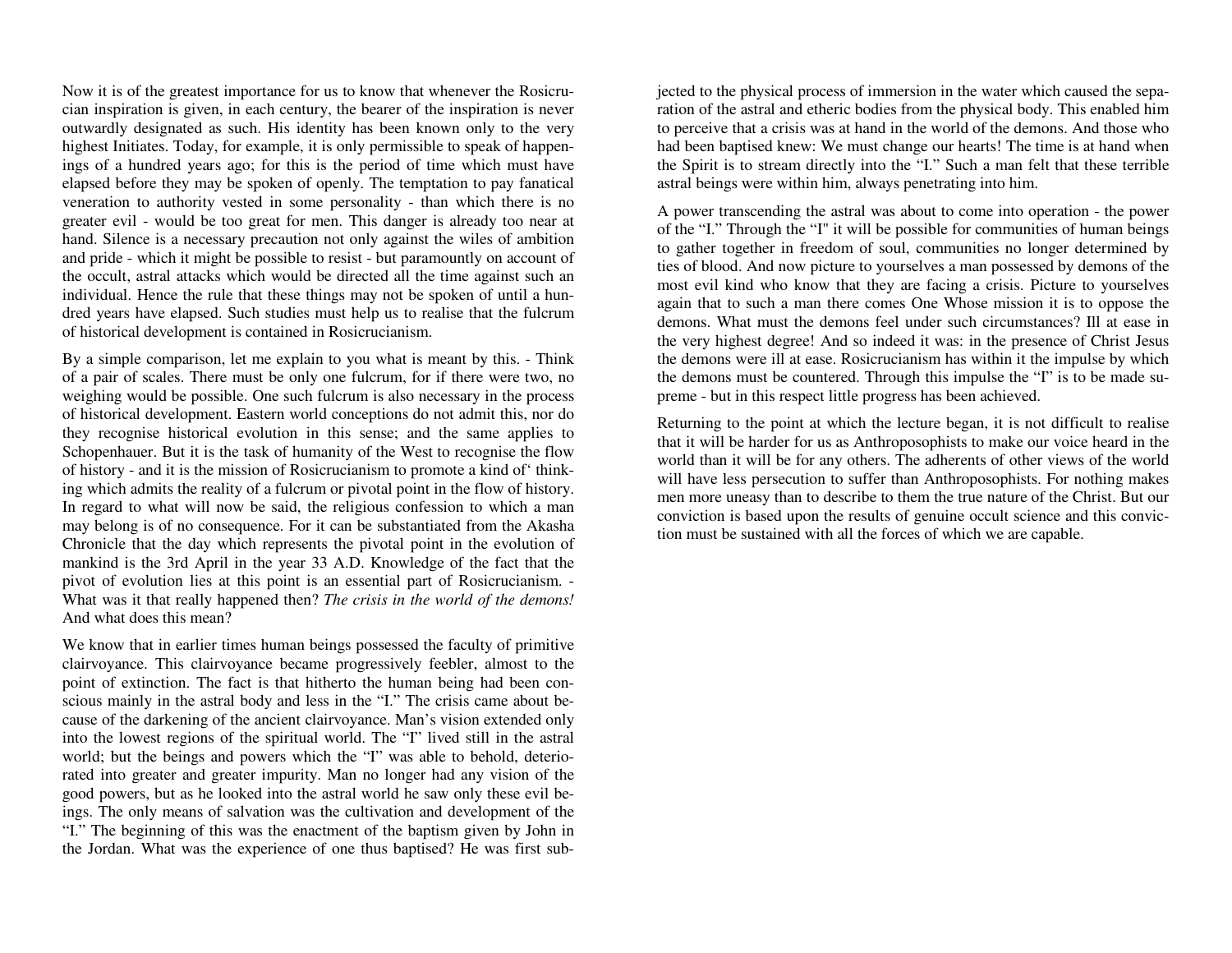# **THE MISSION OF CHRISTIAN ROSENKREUTZ CASSEL II**

### **THE DAWN OF OCCULTISM IN THE MODERN AGE**

Today we will lead on from the lecture of the day before yesterday to certain matters which can promote a deep personal understanding of the anthroposophical life. If we pass over our life in review and make real efforts to get to the root of its happenings, very much can be gained. We shall recognise the justice of many things in our destiny and realise that we have deserved them. - Suppose someone has been frivolous and superficial in the present incarnation and is subsequently struck by a blow of fate. It may not be possible, externally, to connect the blow of fate directly with the frivolousness, but a feeling arises, nevertheless, that there is justice in it. Further examination of life will reveal blows of fate which we can only attribute to chance, for which we find no explanation whatever. These two categories of experiences are to be discovered as we look back over our life. Now it is important to make a clear distinction between apparent *chance* and obvious *necessity*. When a man reviews his life with reference to these two kinds of happenings, he will fail to reach any higher stage of development unless he endeavours to have a very clear perception of everything that seems to him to be chance. We must try, above all, to have clear perception of those things we have *not* desired, which go right against the grain. It is possible to induce a certain attitude of soul and to say to ourselves: How would it be if I were to take those things which I have not desired, which are disagreeable to me and imagine that I myself actually *willed* them? In other words, we imagine with all intensity that we ourselves willed our particular circumstances.

In regard to apparently fortuitous happenings, we must picture the possibility of having ourselves put forth a deliberate and strong effort of will in order to bring them about. Meditatively as it were, we must induce this attitude to happenings which, on the face of them, seem to be purely fortuitous in our lives. Every human being today is capable of this mental exercise. If we proceed in this way, a very definite impression will ultimately be made upon the soul; we shall feel as though something were striving to be released from us. The soul says to itself: "Here, as a mental image, I have before me a second being; he is actually there." We cannot get rid of this image and the being gradually becomes our "Double." The soul begins to feel a real connection with this being who has been imagined into existence, to realise that this being actually exists within us. If this conception deepens into a vivid and intense experience, we become aware that this "imagined" being is by no means without significance. The conviction comes to us: this being was already once in existence and at that time you had within you the impulses of will which led to the apparently chance happenings of today. Thereby we reach a deep-rooted conviction that we were already in existence before coming down into the body. Every human being today can have this conviction. - And now let us consider the question of the successive incarnations of the human being. What is it that reincarnates? How can we discover the answer to this question?

There are three fundamental and distinct categories of experiences in the life of soul. Firstly, our mental pictures, our ideas, our thoughts. In forming a mental picture, our attitude may well be one of complete neutrality; we need not love or hate what we picture inwardly, neither need we feel sympathy or antipathy towards it. Secondly, there are the moods and shades of feeling which arise by the side of the ideas or the thoughts; the cause of these moods in the life of feeling is that we like or love one thing, dislike or abhor another, and so forth. The third kind of experiences in the life of soul are the impulses of will. There are, of course, transitional stages but speaking generally these are the three categories. Moreover it is fundamentally characteristic of a healthy life of soul to be able to keep these three kinds of experiences separate and distinct from each other. Our life of thought and mental presentation arises because we receive stimuli from outside. Nobody will find it difficult to realise that the life of thought is the most closely bound up with the present incarnation. This, after all, is quite obvious when we bear in mind that speech is the instrument whereby we express our thoughts; and speech, or language, must, in the nature of things, differ in every incarnation. We no more bring language with us at the beginning of a new incarnation than we bring thoughts and ideas. The language as well as the thoughts must be acquired afresh in each incarnation. Hebbel once wrote something very remarkable in his diary. - The idea occurred to him that a scene in which the reincarnated Plato was being soundly chastised by the teacher for his lack of understanding of Plato would produce a very striking effect in a play! A man does not carry over his thought and mental life from one incarnation to another and takes practically nothing of it with him into his post mortem existence. After death we evolve no thoughts or mental pictures but have direct *perceptions*, just as our physical eyes have perceptions of col our. After death, the world of concepts is seen as a kind of net stretching across existence. But our feelings, our moods of heart and feeling - these we retain after death and also bring their forces with us as qualities and tendencies of soul into a new earthly life. For example, even if a child's life of thought is undeveloped, we shall be able to notice quite definite tendencies in his life of feeling. And because our impulses of will are linked with feelings, we also take them with us into our life after death. If, for example, a man lends himself to fallacy and error, the effect upon his life of feeling is not the same as if he lends himself to truth. For a long time after death we suffer from the consequences of false mental presentations and ideas. Our attention must therefore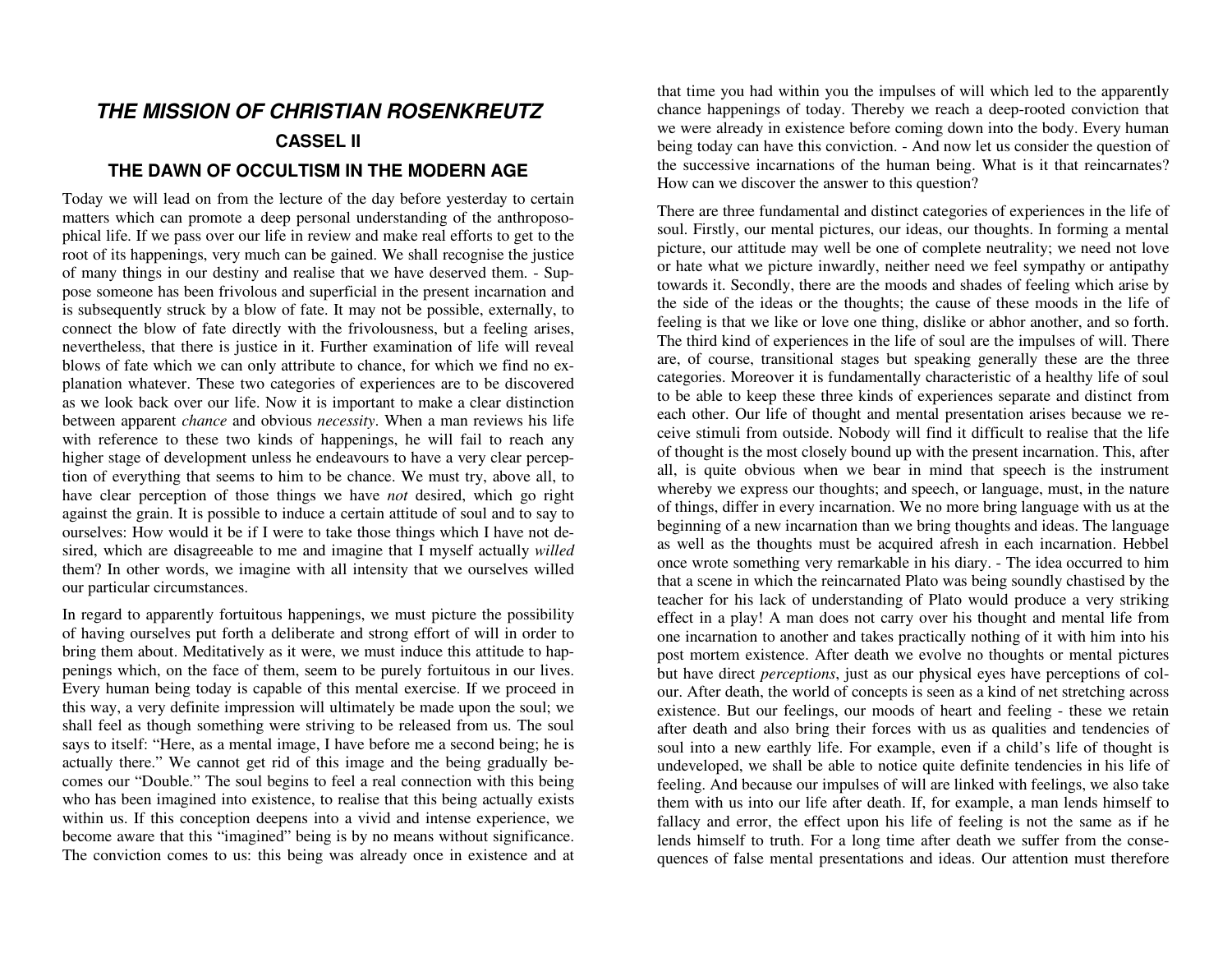turn to the qualities and moods of feeling and the impulses of the will, when we ask: What is it that actually passes on from one incarnation to another?

Suppose something painful happened to us ten or twenty years ago. In thought today we may be able to remember it quite distinctly and in detail. But the actual pain we felt at the time has all but faded away; we cannot re-experience the stirrings of feeling and impulses of will by which it was accompanied. Think for a moment of Bismarck and the overwhelming difficulties of which he was conscious in taking his decision to go to war in 1866; think of what tumultuous feelings, what teeming impulses of will were working in Bismarck at that time! But even when writing his memoirs, would Bismarck have been conscious of these emotions and resolves with anything like the same intensity? Of course not! Man's memory between birth and death is composed of thoughts and mental pictures. It may, of course, be that even after ten or twenty years, a feeling of pain comes over us at the recollection of some sorrowful event, but generally speaking the pain will have greatly diminished after this lapse of time; in thought, however, we can remember the very details of the event. If we now picture to ourselves that we actually willed certain painful events, that in reality we welcomed things which in our youth we may have hated, the very difficulty of this exercise rouses the soul and thus has an effect upon the life of feeling. Suppose, for example, a stone once crashed down upon us. - We now try with all intensity to picture that we ourselves willed it so. Through such mental pictures - that we ourselves have willed the chance events in our life - we arouse, in the life of feeling, memory of our earlier incarnations. In this way we begin to realise how we are rooted in the spiritual world, we begin to understand our destiny. We have brought with us, from our previous incarnation, the will for the chance events of this life.

To devote ourselves in meditation to such thoughts, and elaborate them, is of the highest importance. Between death and a new birth too, much transpires, for this period is infinitely rich in experiences - purely spiritual experiences, of course. We therefore bring with us qualities of feeling and impulses of will from the period between death and a new birth, that is to say, from the spiritual world. Upon this rests a certain occurrence of very great importance in the modern age, but one of which little notice is taken. The occurrence is to be found in the lives of many people today but usually passes by unnoticed. It is, however, the task of Anthroposophy to point to such an occurrence and its significance. Let me make it clear by an example. - Suppose a man has occasion to go somewhere or other and his path happens to take him in the wake of another human being, a child perhaps. Suddenly the man catches sight of a yawning chasm at the edge of the path along which the child is walking. A few steps farther and the child will inevitably fall over the edge into the chasm. He runs to save the child, runs and runs, entirely forgetting about the chasm. Then he

suddenly hears a voice calling out to him from somewhere: "Stand still!" He halts as though nailed to the spot. At that moment the child catches hold of a tree and also stops, so that no harm befalls. If no voice had called at that moment the man must inevitably have fallen into the chasm. And now he wonders from whom the voice came. He finds no single soul who could have called, but he realises that he would quite certainly have been killed if he had not heard this voice; yet however closely he investigates he cannot find that the warning came from any physical voice.

In deep self-observation, many human beings living at the present time would be able to recognise a similar experience in their lives. But far too little attention is paid to such things. An experience of this kind may pass by without leaving a trace - then the impression fades away and no importance is attached to the experience. But suppose a man has been attentive and realises that it was not without significance. The thought may then occur to him: At that point in your life you were facing a crisis, a karmic crisis; your life should really have ended at that moment, for you had forfeited it. You were saved by something akin to chance and since then a second life has as it were been planted on the first; this second life is to be regarded as a gift bestowed upon you and you must act accordingly. When such an experience makes a man feel that his life, from that time onwards, has been bestowed upon him as a gift, this means that he can be accounted a follower of Christian Rosenkreutz. For this is how Christian Rosenkreutz calls the souls whom he has chosen. A man who can recall such an occurrence - and everyone sitting here can discover something of the kind in their lives if they observe closely enough - has the right to say to himself: Christian Rosenkreutz has given me a sign from the spiritual world that I belong to his stream. Christian Rosenkreutz has added such an experience to my karma. - This is the way in which Christian Rosenkreutz chooses his pupils; this is how he gathers his community. - A man who is conscious of this experience knows with certainty that a path has been pointed out to him which he must follow, trying to discover how he can dedicate himself to the service of Rosicrucianism. If there are some who have not yet recognised the sign, they will do so later on; for he to whom the sign has once been given will never again be free from it. - That such an experience comes to a man is due to the fact that during the period between his last death and his present birth, he was in contact with Christian Rosenkreutz in the spiritual world. It was then that Christian Rosenkreutz chose us, imparting an impulse of will which leads us, now, to such experiences. This is the way in which spiritual connections are established. Materialistic thought will naturally regard all these things as hallucinations, just as it regards the experience of Paul at Damascus as having been an hallucination. The logical conclusion to be drawn from this is that the whole of Christianity is based upon an hallucination, therefore upon error. For theologians are perfectly well aware that the Event at Damascus is the foundation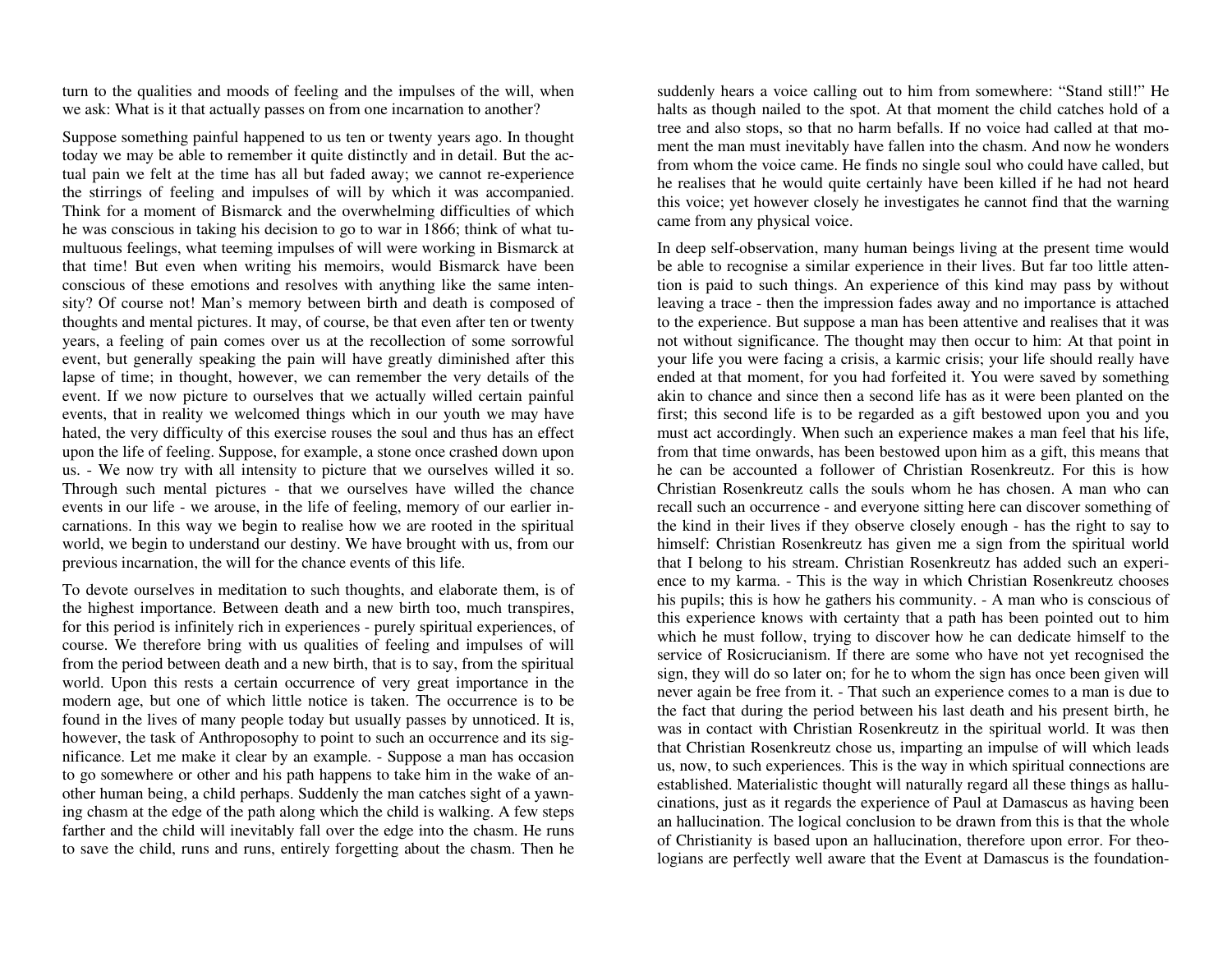stone of the whole of subsequent Christianity. And if this foundation stone itself is nothing but an illusion, then, if thought is consistent, everything built upon it must obviously be fallacy.

An attempt has been made today to show that certain happenings, certain experiences in life may indicate to us how we are interwoven in the spiritual fabric of world existence. If we develop the memory belonging to our life of feeling, we grow onwards into the spiritual life which streams and pulses through the world. Theoretical knowledge alone does not make men true theosophists; those who understand their own life and the life of other human beings in the sense indicated today - they and they alone are true theosophists. - Anthroposophy is a basic power which can transform our life of soul. And the goal of the work in our groups must be that the intimate experiences of the soul change in character, that through the gradual development of the memory belonging to the life of feeling we become aware of Immortality. The true theosophist or anthroposophist must have this conviction: If you so *will*, if you really apply the forces within you in all their strength, then you can utterly transform your character. We must learn to feel and perceive that the Immortal holds sway in ourselves and in everyone else. - What makes a man into a true anthroposophist is that his faculties remain receptive his whole life long, even when his hair is white. The realisation that progress is possible always and forever will transform our whole spiritual life.

One of the consequences of materialism is that human beings become old prematurely. Thirty years ago, for example, children looked quite different; there are children today of 10 or 11 years old who give the impression of old and aged people. Human beings - especially adolescents - have become so precocious, so old beyond their years. They maintain that lies such as that of babies being brought by the stork should not be told to children, that children should be "enlightened" on such matters. Those who come after us will know that the souls of our children hover down as bird-like, spirit-forms from the higher worlds. To have an imaginative conception of many things still beyond our comprehension is of very great importance. As regards the case in question, it is possible to find a much better imaginative picture than the legend of the stork; the reality is that spiritual forces are in play between the child and his parents or teachers; a kind of secret magnetism is in operation. We must ourselves *believe* in any imaginative picture we give to the children. If it is a question of explaining death to them, we must point to another happening in Nature. We say to the children: "See how the butterfly flies out of the chrysalis. That is what happens to the human soul at death." - But we must ourselves believe that the Powers behind the Universe have given us, in the butterfly emerging from the chrysalis, an image of the soul going forth from the body. The World-Spirit has inscribed such a picture in Nature to draw our attention

to what here transpires. It is infinitely important to be always capable of learning, of always remaining young, independently of our physical body. The great task of Theosophy, or Anthroposophy, is to bring to the world the rejuvenation of which it stands sorely in need. We must get beyond the banal and the purely material. To recognise Soul and Spirit as powers operating in life - this must be the aim of the work in our Groups. More and more we must be permeated with the knowledge that the soul can gain mastery over the external world.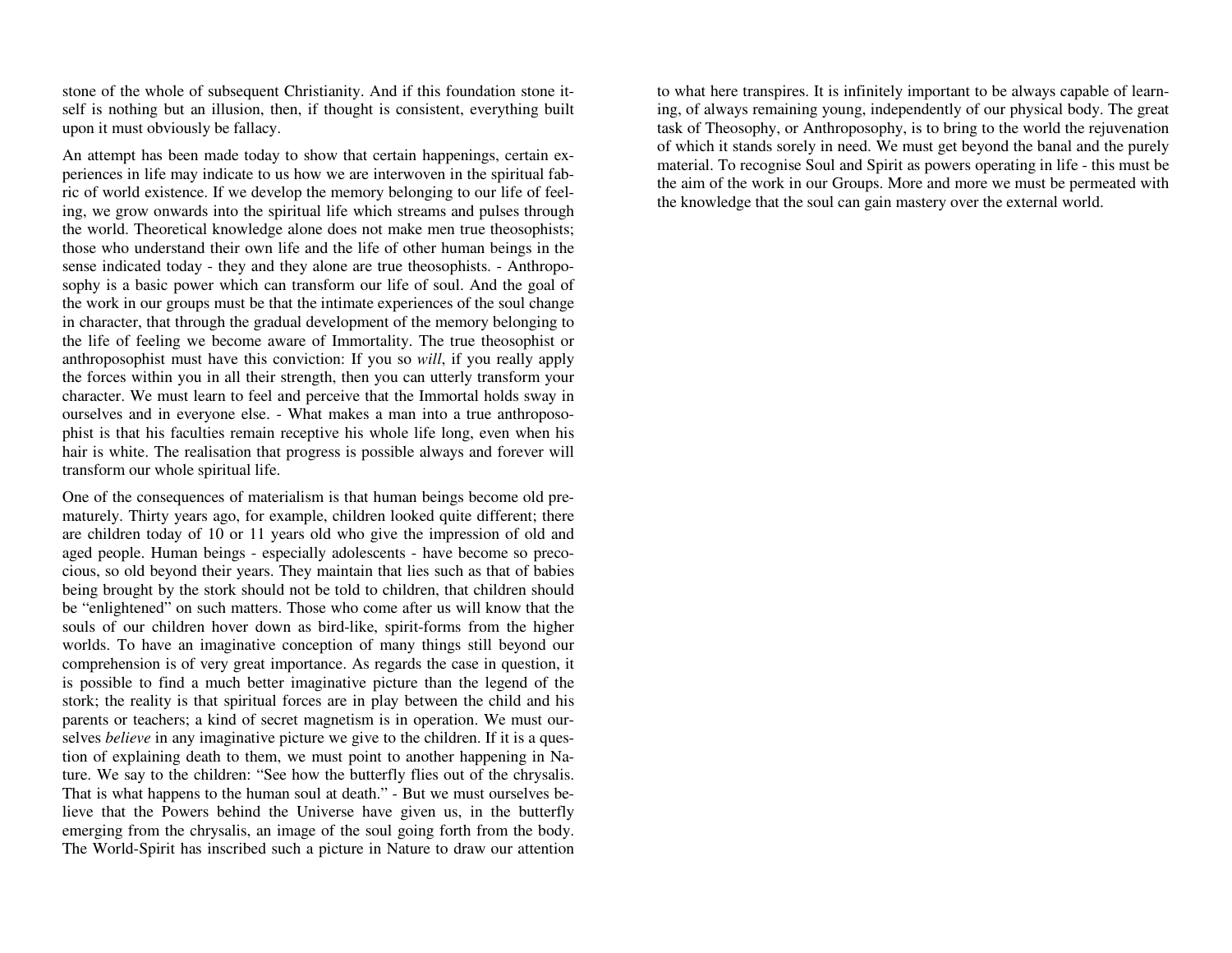# **THE MISSION OF CHRISTIAN ROSENKREUTZ VIENNA I**

## **THE TRUE ATTITUDE TO KARMA**

*Two Public lectures (6th and 7th February) had been given on "Death and Immortalityin the light of Spiritual Science" and "Eternal Being and the Nature of the Human Soul in the light of Spiritual Science."* 

It was not without purpose that at the end of each of the two public lectures, I emphasised that Theosophy must not be regarded merely as a theory or a science, nor even a specific form of what is usually known as a body of knowledge, but must be something that can be transformed in the soul into actual life, into an elixir of life. What really matters is that we shall not only acquire knowledge through Theosophy but that there shall flow into us, from Theosophy, forces which help us not only in ordinary physical existence but through the whole compass of life - which includes physical existence and the discarnate condition between death and a new birth. The more we feel that Theosophy bestows upon us forces whereby life itself is strengthened and enriched, the more truly we understand it. When such a statement is made, people may ask: If Theosophy is to be a power that strengthens and infuses vigour into life, why is it necessary to absorb all this apparently theoretical knowledge? Why must we be troubled in our group-meetings with details about the preceding planetary embodiments of the Earth? Why is it necessary to learn about things that happen in remote ages of the past? Why are we also expected to familiarise ourselves with the more intimate, intangible laws of reincarnation, karma and so forth? ... Many people may think that Theosophy is just another kind of science, on a par with the many sciences existing in outer, physical life.

Now in matters of this kind, all considerations of convenience in life must be put aside; there must be scrupulous self-examination as to whether or not such questions are tainted by that habitual slackness in life which may all too justly be expressed by saying: Man is fundamentally unwilling to learn, unwilling to take hold of the Spiritual because this is inconvenient for him. We must ask ourselves: Does not something of this fear of inconvenience and discomfort creep into such questions? Let us admit that we really do begin by thinking that there is an easier path to Theosophy than all that is presented, for example, in our literature! It is often said light-heartedly that, after all, a man need only know himself, need only try to be a good and righteous human being - and then he is a sufficiently good Theosophist. Yes, my dear friends, but precisely this gives us the deeper knowledge that there is nothing more difficult than to be a good man in the real sense and that nothing needs so much preparation as the attainment of this ideal.

As to the question concerning Self-Knowledge - that can certainly not be answered in a moment, as so many people would like to think. Today, therefore, we will consider certain questions which are often expressed in the way indicated above. We will think of how Theosophy comes to us, seemingly, as a body of teaching, a science, although in essence it brings self-knowledge and the aspiration to become good and righteous men. And to this end it is important to study, from different points of view, how Theosophy can flow into *life*.

From among many pressing questions, let us take one in particular. - I am not referring to anything in the domain of science but to a question arising in everyday existence, namely, that of consolation for suffering, for lack of satisfaction in life. How, for example, can Theosophy bring consolation to people in distress, when they need consolation? Every individual must of course apply to his particular case what may be said about such matters. In addressing a number of people one can only speak in a general sense.

Why do we need consolation in life? Because something may distress us, because we have to suffer, to undergo painful experiences. Now it is natural for a man to feel that something in him rebels against this suffering. He asks: "Why have I to bear it, why has it fallen to my lot? Could not my life have been without pain, could it not have brought me contentment?" A man who puts the question in this way can only find an answer when he understands the nature of human karma, of human destiny. Why do we suffer? And here I am referring not only to outer suffering but also to inner suffering due to a sense of failure to do ourselves justice or find our proper bearings in life. That is what I mean by inner suffering. Why does life bring so much that leaves us unsatisfied?

Study of the laws of karma will make it clear to us that something underlies our sufferings, something that can be elucidated by an example drawn from ordinary life between birth and death. - I have given this example more than once. Suppose a young man has lived up to the age of 18 or so, entirely on his father; his life has been happy and carefree; he has had everything he wanted. Then the father loses his fortune, becomes bankrupt, and the youth is obliged to set about learning something, to exert himself. Life brings him many sufferings and deprivations. It is readily understandable that the sufferings are not at all to his liking. But now think of him at the age of 50. Because circumstances obliged him to learn something in his youth, he has turned into a decent, selfrespecting human being. He has found his feet in life and can say to himself: "My attitude to the sufferings and deprivations was natural at that time; but now I think quite differently about them; I realise now that the sufferings would not have come to me if in those days I had possessed all the virtues even the very limited virtues of a boy of 18. If no suffering had come run way I should have remained a good-for-nothing. It was the suffering that changed the imperfections into something more perfect. It is due to the suffering that I am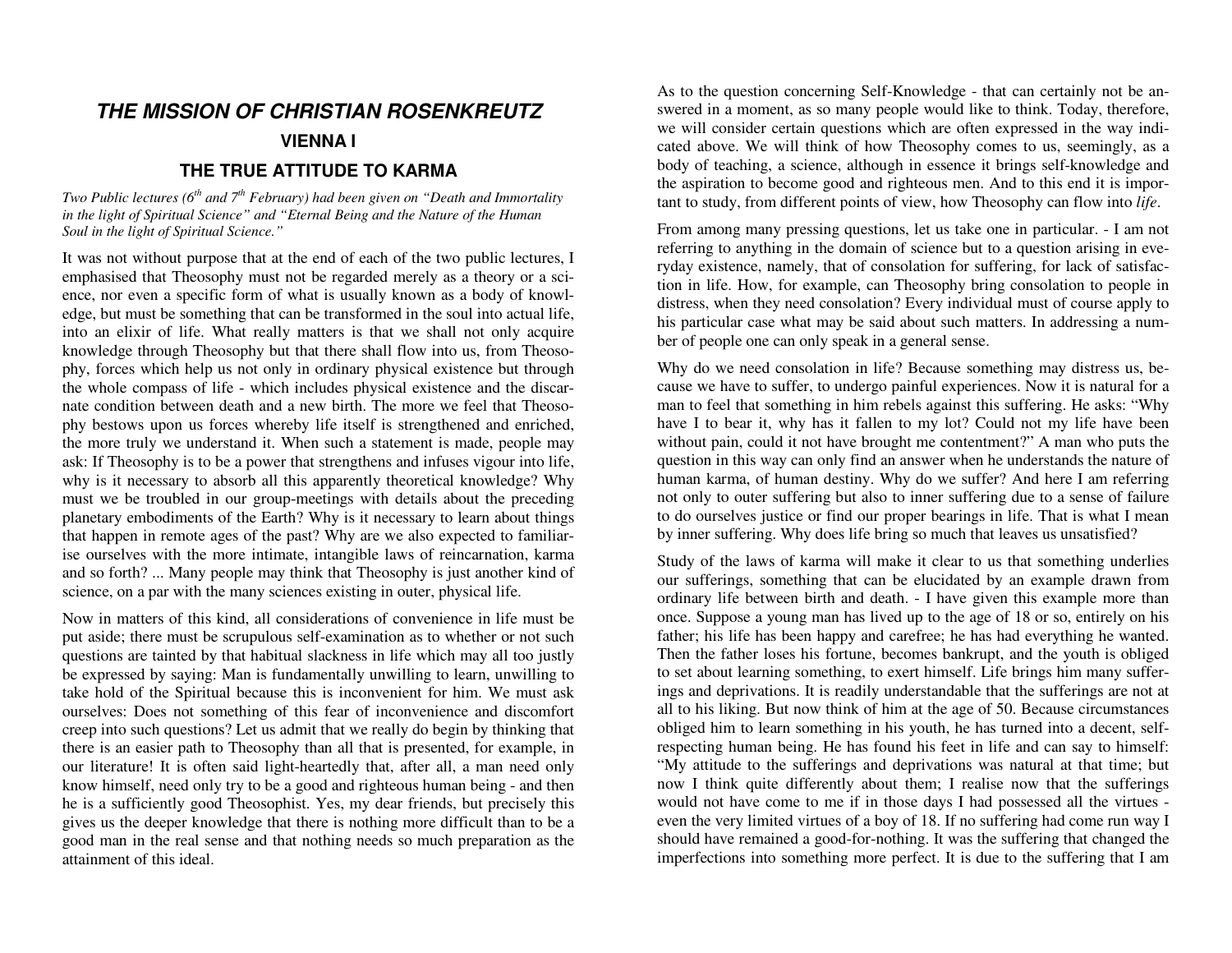not the same human being I was forty years ago. What was it, then, that came together within me at that time? My own imperfections and my suffering … and my imperfections sought out the suffering in order that they might be expunged and greater perfection attained."

This attitude can, after all, arise from quite an ordinary view of life between birth and death. And if we think deeply about life as a whole, facing our karma in the way indicated in the lecture yesterday, we shall finally be convinced that the sufferings along our path are sought out by our own imperfections. The vast majority of sufferings are, indeed, sought out by the imperfections we have brought with us from earlier incarnations. And because of these imperfections, a wiser being within us seeks for the path leading to the sufferings. For it is a golden rule in life that as human beings we have perpetually within us a being who is much wiser, much cleverer than we. The "I" of ordinary life has far less wisdom and if faced with the alternative of seeking either pain or happiness, would certainly choose the path to happiness. The wiser being operates in depths of the subconscious life to which ordinary consciousness does not extend. This wiser being diverts our gaze from the path to superficial happiness and kindles within us a magic power which, without our conscious knowledge, leads us towards the suffering. But what does this mean - "without our conscious knowledge?" It means that the wiser being is gaining greater mastery and this wiser being invariably acts within us in such a way as to guide our imperfections to our sufferings, allowing us to suffer because every outer and inner suffering expunges some imperfection and leads to greater perfection.

We may be willing to accept such principles in theory, but that, after all, is not of much account. A great deal is achieved, however, if in certain solemn and dedicated moments of life we try strenuously to make such principles the very life-blood of the soul. In the hurry and bustle, the work and the duties of ordinary life, this is not always possible; under these circumstances we cannot always oust the being of lesser wisdom - who is, after all, part of us. But in certain deliberately chosen moments, however short they may be, we shall be able to say to ourselves: I will turn away from the hubbub of outer life and view my sufferings in such a way that I realise how the wiser being within me has been drawn to them by a magic power, how I imposed upon myself certain pain without which I should not have overcome this or that imperfection. - A feeling of the peace inherent in wisdom will then arise, bringing the realisation that even where the world seems full of suffering, there too it is full of wisdom! This is something that Theosophy has achieved for life. We may forget it again in the affairs of external life, but if we do not forget it altogether and repeat the exercise steadfastly, we shall find that a kind of seed has been laid in the soul and that many a darkling mood of distress or weakness will change into bright-

ness, into a sense of vigour and strength. And then we shall have acquired from<br>such moments, greater harmony and energy in the life of soul.<br>Then we may pass on to something else ... but the Theosophist should make it<br>a r fering, and anyone who feels doubtful has only to persevere; but it will be difficult to find the right attitude to happiness and joy. However strongly a man may bring himself to feel that he has willed his suffering - when he applies this mood-of-soul to his happiness and joy, he will not be able to avoid a sense of shame; he will have a thorough sense of shame. And he can onl erwise the shame may be so intense that it becomes sheerly destructive in the soul. The only salvation is not to attribute our joys to the wiser being within us.<br>This thought will convince us that we are on the right road, because the feeling<br>of shame passes away. It is really so: happiness and joy ceive as Grace, recognising always that the purpose is to give us our place in the totality of existence. Joy and happiness should so work upon us in the secluded moments of life that we feel them as Grace, Grace bestowed by the su-

preme Powers of the world who want to receive us into themselves.<br>Whereas through pain and suffering we are thrown back upon ourselves,<br>brought nearer to perfection, through happiness and joy we have the feeling of<br>peacefu contemplation ascribes happiness and joy to his own karma, will unfold the right attitude to such experiences. If he ascribes joy and happiness to his karma, he is succumbing to a fallacy whereby the Spiritual within him is weakened and paralysed; the slightest thought that happiness or delight have been deserved, weakens and cripples us inwardly. These words may seem harsh, for<br>many a man, when he attributes suffering to his own will and individuality,<br>will resolve to be master of himself, too, in experiences of happiness gives a single thought to the influence of joy, taken in the personal sense, will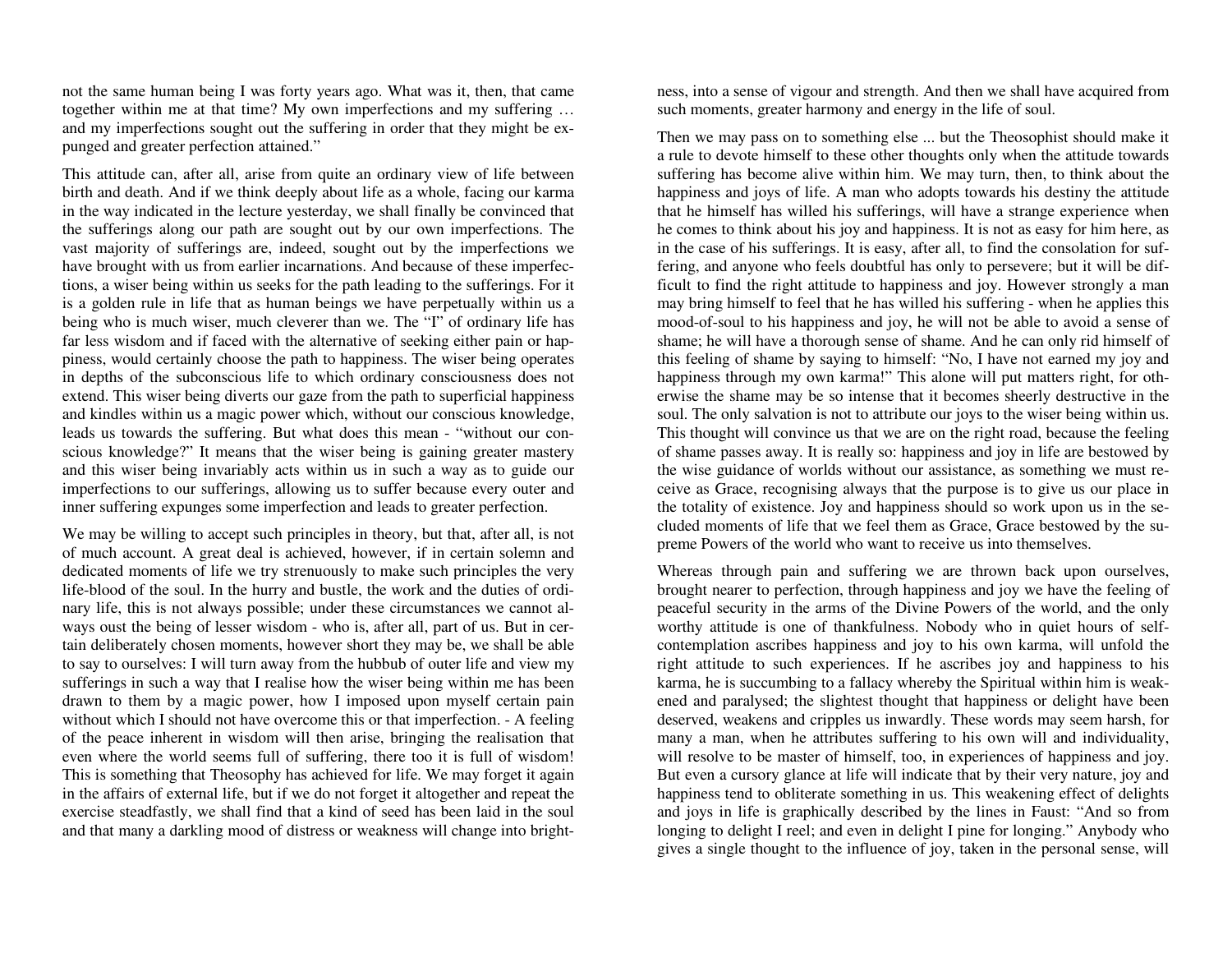realise that there is something in joy which tends to produce a kind of intoxication in life and obliterates the Self.

This is not meant to be a sermon against joy or a suggestion that it would be good to torture ourselves with red-hot pincers or something of the kind. Indeed it is not so! To recognise something for what it truly is, does not mean that we must flee from it. It is not a question of fleeing from joy, but of receiving it calmly and tranquilly whenever and in whatever: form it comes to us; we must learn to feel it as Grace and the more we do so, the better, for thereby we enter more deeply into the Divine. These words are spoken, then, not in order to preach asceticism but to awaken the right attitude of soul to happiness and joy.

If anyone were to say: Joy and happiness have a weakening, deadening effect, therefore I will flee from them (which is the attitude of false ascetism and forms of self-torture) - such a man would be fleeing from the Grace bestowed upon him by the Gods. And in truth the self-torture practised by the ascetics and monks in olden days was a form of resistance against the Gods. We must learn to regard suffering as something brought by our karma and to feel happiness as Grace breathed down to us by the Divine. Joy and happiness should be to us the sign of how closely the Gods have drawn us to themselves; suffering and pain should be the sign of how remote we are from the goal before us as intelligent human beings. Such is the true attitude to karma and without it we shall make no real progress in life. Whenever the world vouchsafes to us the good and the beautiful, we must feel that behind this world stand those Powers of whom the Bible says: "And they saw that it [the world] was good." But in our experiences of pain and suffering we must recognise what, in the course of incarnations, man has made of the world which in the beginning was good and what he must amend by educating himself to resolute endurance of these sufferings.

I have been speaking merely of two ways of accepting karma. From one aspect, our karma consists of suffering and happiness; and we accept our karma with the right kind of will - as if we ourselves have willed it - when we adopt the true attitude to the suffering and the happiness that come our way. But we can do still more. - And this will be the theme of the lectures today and tomorrow.

Karma does not reveal itself only in the form of experiences of suffering or joy. As our life runs its course we encounter - in a way that can only be regarded as karmic - many human beings with whom, for example, we make a fleeting acquaintance, others who as relatives or close friends are connected with us for a considerable period of our life. We meet human beings who in our dealings with them bring sufferings and hindrances along our path; or again we meet others who give us the greatest help. The relationships are manifold. We must regard these circumstances too as having been brought about by<br>the will of the wiser being within us the will, for example, to meet a human<br>being who seems to run across our path accidentally and with whom we cause in a past life we have had dealings of some kind with this man, because we may have been in some way indebted to him, we are led to him again by the wiser being within us, as it were by magic. Here, of course, we enter a manysided and extremely complicated domain, of which it is only possible to speak sided and extremely complicated domain, of which it is only possible to speak<br>in general terms. But all the indications here given are the actual results of<br>clairvoyant investigation. The indications will be useful to ever nation. This process has been going on since childhood, although it is less marked as the years go by. We have chiselled out our life, have been nourished as it were by the forces brought from the spiritual world. These forces, how ever, are spent by the point of time indicated above. Observation of the descending line of life reveals that we now proceed to harvest and work over what has been learned in the school of life, in order to carry it with us into the next incarnation. This is something we take into the spiritual world; in the ear lier period we were taking something from the spiritual world. It is in the mid dle period that we are most deeply involved in the physical world, most engrossed in the affairs of outer life. We have passed through our apprenticeship as it were and are in direct contact with the world; we have our life in our own<br>hands. At this period we are taken up with ourselves, concerned more closely<br>than at any other time with our own external affairs and with ou ments of our being which are most alien to the spiritual worlds, to which the spiritual worlds remain closed. In the middle of life we are, as it were, farthest away from the Spiritual.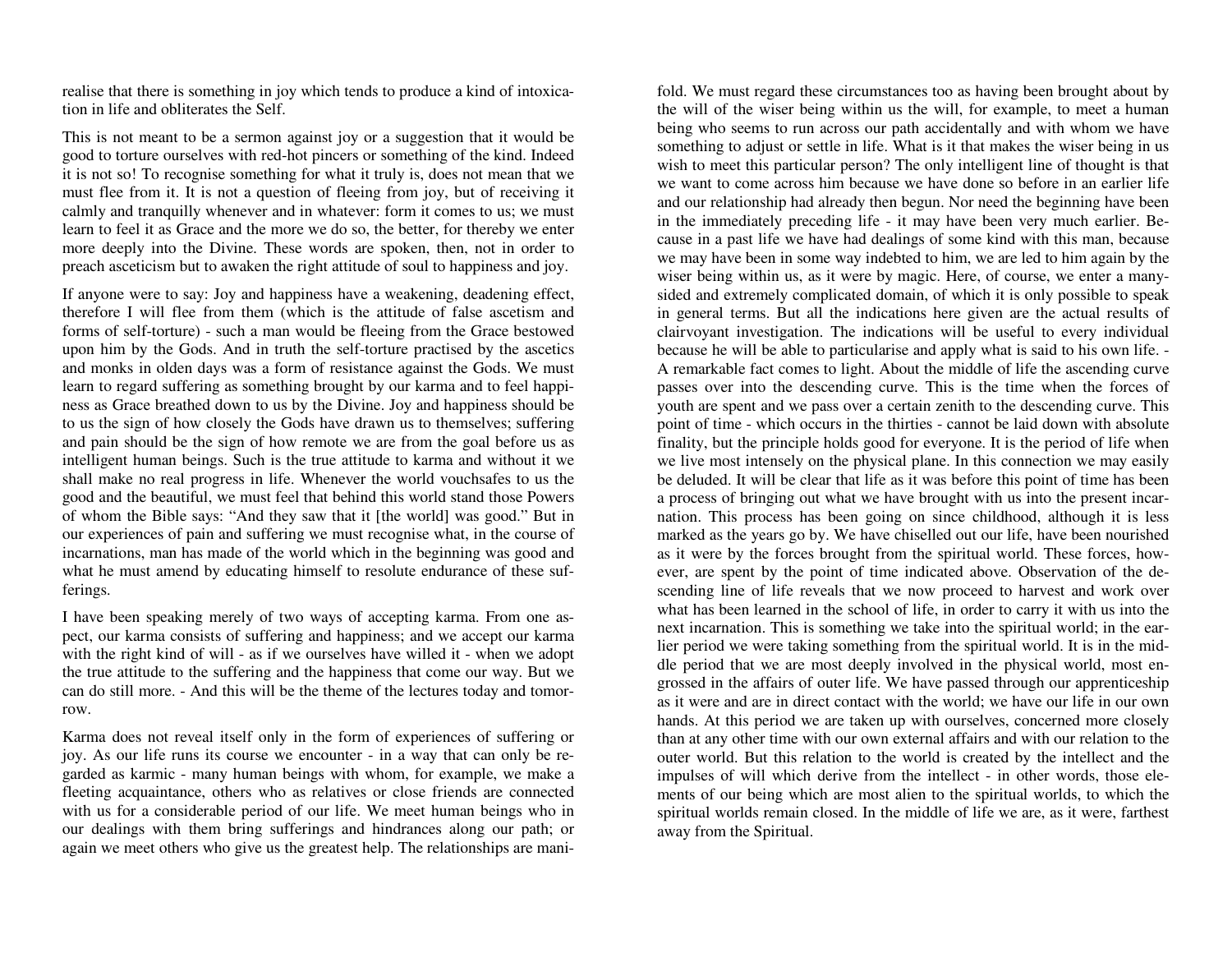A certain striking fact presents itself to occult research. Investigation of the kind of encounters and acquaintanceships with other human beings that arise in the middle of life shows, curiously, that these are the persons with whom, in the previous or in a still earlier incarnation, a man was together at the beginning of his life, in his very earliest childhood. The fact has emerged that in the middle of life - as a rule it is so, but not always - a man encounters, through circumstances of external karma, those persons who in an earlier life were his parents; it is very rarely indeed that we are brought together in earliest childhood with those who were previously our parents; we meet them in the middle period of life. This certainly seems strange, but it is the case, and a very great deal is gained for life if we will only try to put such a general rule to the test and adjust our thoughts accordingly. When a human being - let us say, about the age of 30 - enters into some relationship with another ... perhaps he falls in love, makes great friends, quarrels, or has some different kind of contact, a great deal will become comprehensible if, quite tentatively to begin with, he thinks about the possibility of the relationship to this person once having been that of child and parent. Conversely, this very remarkable fact comes to light. - Those human beings with whom we were together in earliest childhood - parents, brothers and sisters, playmates or others around us during early childhood - they, as a rule, are persons with whom in a previous incarnation we formed some kind of acquaintanceship when we were about 30 or so; in very many cases it is found that these persons are our parents or brothers and sisters in the present incarnation. Curious as this may seem, let us only try to see how the principle squares with our own life and we shall discover how much more understandable many things become. Even if the facts are otherwise, an experimental mistake will not amount to anything very serious. Contemplation of life during hours of quiet seclusion infuses it with meaning and brings rich reward; but no attempt must ever be made to arrange life according to our own predilections. We must not deliberately go in search of people who may happen to be congenial to us, whom we should have welcomed as parents. Preconceptions and predilections must never be allowed to give rise to illusions. You will realise that a real danger lies here. Countless preconceptions lurk within us but in these difficult matters it is a very healthy exercise to try to get rid of them.

You may ask me: What is there to be said about the descending curve of life? The striking fact has emerged that at the beginning of life we meet those human beings with whom in a previous incarnation we were connected in the middle period of life; further, that in the middle of the present life, we revive acquaintanceships which existed at the beginning of a preceding life. And now, what of the descending curve of life? During that period we are led to persons who may also, possibly, have had something to do with us in an earlier incarnation. They may, in that earlier incarnation, have played a part in happenings of the kind that so frequently occur at a decisive point in life - let us say, trials and sufferings caused by bitter disillusionments. In the second

and sufferings caused by bitter disillusionments. In the second half of life we may again be brought into contact with persons who in some way or other were already connected with us; this meeting brings about a shifting of circumstances and much that was set in motion in the earlier life is cleared up and settled. These things are diverse and complex and indicate that we should not adhere rigidly to any hard and fast pattern. This much, however, may be said. - The nature of the karma that has been woven with those who come across our path especially in the second half of life, is such that it cannot be absolved in one life. Suppose, for example, we have caused suffering to a human being in one life; the thought may come easily that in a subsequent life we shall be led to this person by the "wiser being" within us, so that we may make amends for what we have done to him. The circumstances of life, however, may not enable compensation to be made for *everything* - but often only for a part. This necessitates the operation of complicated factors which enable such surviving remnants of karma to be adjusted and settled during the second half of life.

This conception of karma can shed light upon our dealings and companionship with other human beings. But there is still something else in the course of our karma to consider - something that in the two public lectures was referred to as the process of ripening, the acquisition of a real knowledge of life (if the phrase does not promote arrogance, it may be used). It is well to consider how we grow wiser. We can become wiser through our faults and mistakes and this is something for which we can only be thankful. In one and the same life it is not often that we have the opportunity of applying the wisdom gained from our mistakes and it therefore remains with us as potential power for a later life. But the wisdom, the real knowledge of life that we may acquire - what is it, in reality? I said yesterday that we cannot carry our thoughts and ideas directly with us from one life into the other; I said that Plato himself could not have taken his ideas directly with him into a later incarnation. What we carry over with us takes the form of will, of feeling, and in reality our thoughts and ideas, just like our mother-tongue, come as something new in each life. For most of the thoughts and ideas are contained in the mother-tongue, whence we acquire them. This life between birth and death yields us thoughts and ideas which really always originate from that same incarnation. Yes, but if this is so, we shall have to say to ourselves that it depends upon our karma! - However many incarnations we pass through, the ideas that arise in us are always dependent upon the one incarnation as apart from the others. Whatever wisdom may be living in your thoughts and ideas has been absorbed from outside, it is dependent upon your karma. Very much lies in these words for they indicate that whatever we may know in life, whatever knowledge we may amass, is something entirely personal, that we can never transcend the personal by means of what we acquire for ourselves in life. In ordinary life we never reach the level of the "wiser being" but always remain at that of the less wise. Anyone who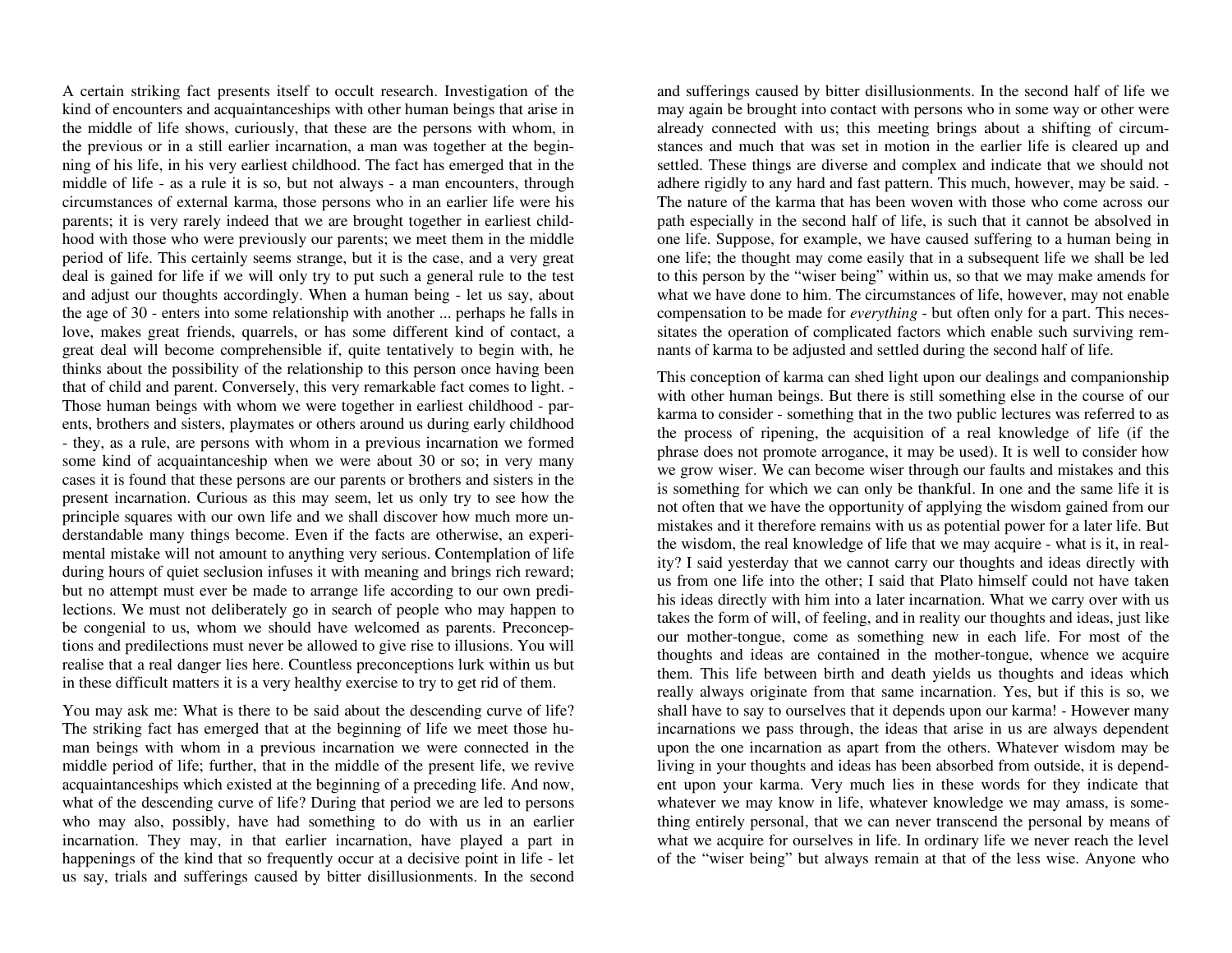flatters himself that he can learn more of his higher Self from what he acquires in the world, is harbouring an illusion for the sake of convenience. This actually means that we can gain no knowledge of our higher Self from what we acquire in life. Very well, then, how are we to attain any knowledge of the higher Self? We must ask ourselves quite frankly: To what does our knowledge really amount? It amounts to what we have acquired from experience - that and nothing more, to begin with. A man who aspires to Self-Knowledge without realising that his soul is only a mirror in which the outer. world is reflected, may persuade himself that by penetrating within his own being he can find the higher Self; certainly he will find something, but it is only what has come into him from outside. Along this cheap, easygoing path no headway can be made. Rather we must ask about those other worlds where in truth the higher Self abides and the only available teachings here are those contained in Theosophy, for example, concerning the different incarnations of the Earth and the like. Just as we inquire about the environment of a child, about what is around the child, we must ask the same questions concerning the higher Self. Theosophy teaches us of the worlds to which the higher Self belongs, through telling us of Saturn and its secrets, of the Moon, of the evolution of the Earth, of Reincarnation and Karma, of Devachan, Kamaloca and so forth. By such teachings alone we can learn about the *higher Self*, about the Self which transcends the physical plane. And anyone who refuses to study these secrets is merely pandering to his own ease. For such a soul is always whispering: "Look within yourself there you will find the Divine Man." And what does such a man find? In reality nothing but experiences which have been gleaned from the outer world and then deposited within him! We find the Divine Man only when we seek for what is mirrored into this earthly world from realms outside and beyond it. Things which may sometimes be difficult and uncomfortable - *they* are true Self-Knowledge, true Theosophy! From Theosophy we receive illumination concerning the Self - our own higher Self. For where, in reality, is the Self? Is the Self within our skin? No, the Self is outpoured over the world; everything that is and has been in the world is part and parcel of the Self. We learn to know the Self only when we learn to know the world.

These apparent theories are, in truth, the ways to Self-Knowledge! A man who thinks he can find the Self by delving into his inner life and anchoring there, whispers to himself: "You must be a good and righteous man, you must be selfless!" ...Well and good, but it is often very obvious that such a man is becoming more and more egotistical. On the other hand, a man who wrestles with the great secrets of existence, who tears himself away from the wheedlings of the personal self and rises to what abides and can be found in the higher worlds - such a man is led to the true Self-Knowledge. When we think deeply about Saturn, Sun, Moon, we lose ourselves in cosmic Thought. - "Cosmic thoughts are living in thy thinking" - so says a soul who thinks in the sense of Theoso-

phy; and he adds: "Lose thyself in cosmic thoughts." The soul in whom Theosophy has become creative power, says: "In thy feeling, cosmic powers are weaving" - adding: "Experience thyself through cosmic powers." ... not through powers which wheedle and cajole. This experience will not come to a man who closes his eyes, saying: "I want to be good and righteous." It will ing, cosmic Beings work," adding: "Create thyself anew from powers of will!"

ing, cosmic Beings work," adding: "Create thyself anew from powers of will!"<br>In a man who has *this* conception of Self-Knowledge, transformation is<br>wrought - through the might of cosmic realities.<br>Dry and abstract as this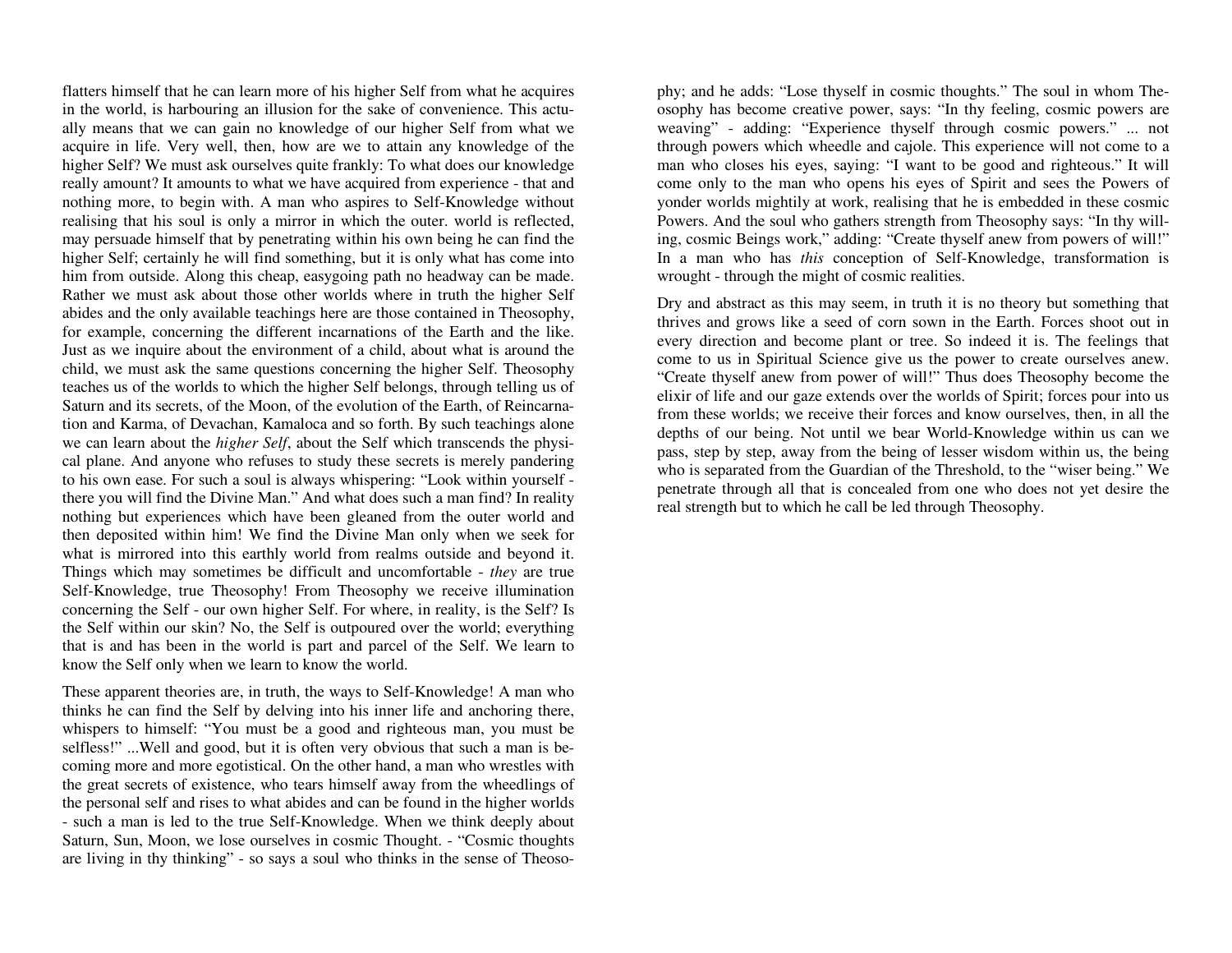# **THE MISSION OF CHRISTIAN ROSENKREUTZ**

#### **VIENNA II**

#### **INTIMATE WORKINGS OF KARMA**

There was one point in the lecture yesterday upon which I should not like misunderstanding to arise, but a conversation I had today indicated that this might be possible. It is, of course, difficult to formulate in words, matters connected with the more intimate workings of karma and one point or another may well not be quite clear at the first time of hearing. In the lecture yesterday it was said that we have to regard our sufferings as having been sought out by the "wiser being" within us in order that certain imperfections may be overcome, and that by bearing these sufferings calmly we may make progress along our path. That, however, was not the point on which misunderstanding might occur. - It was the other point, namely, that happiness and joy must not be regarded as due to our own merit or individual karma, but deemed a kind of Grace whereby we are interwoven with the all-prevailing Spirit. Please do not think that the emphasis here lies in the fact that joy comes to us as a mark of favour from the Divine-Spiritual Powers; the emphasis lies in the fact that these experiences are made possible through *Grace*. That is what our attitude must be if we are to reach a true understanding of our karma. Happiness and joy are acts of Grace. A man who imagines that the happiness and joy in his karma indicate a desire on the part of the Gods to single him out and place him above others, will never achieve this goal. We must never imagine that happiness is vouchsafed as a mark of favour or distinction but rather as a reason for feeling that we have been recipients of the Grace outpoured by the Divine-Spiritual Beings. It is this realisation of Grace which makes progress possible; the other attitude would throw us back in our development. Nobody should ever believe that joy comes to him because of special merit in his karma; far rather he should believe that joy comes to him without such merit. Joy and happiness should move us to deeds of compassion and mercy - which we shall perform more effectively than if we are suffering the pangs of sorrow. The realisation that we must make ourselves worthy of Grace - that is what brings us forward. There is no justification for the very prevalent view that one whose life abounds with happiness, has deserved it. This is the very attitude that must be avoided. Please, then, take this as an indication, in order that no misunderstanding may arise.

Today we will amplify our study of karma and of certain experiences in the world, to the end that Spiritual Science may become a real life-force within us. Observation of life and its happenings will reveal, to begin with, experiences of two kinds. On the one hand we shall say to ourselves: "Yes, there a misfortune

befell me, but thinking about this misfortune, I can see that it would not have come my way if I had not been careless or negligent." This realisation, however, will not always be within the power of the ordinary consciousness; many a time we shall find it impossible to see any connection between the misfortune and the circumstances of our present life. With respect to much that befalls us, ordinary consciousness can only conclude that it was pure chance, unconnected with anything else. It will also be possible to make this distinction in respect of undertakings which may either be successful or the reverse. In many cases we shall realise that failure was inevitable because of laziness, inattentiveness, or something of the kind, on our part; but in many others we shall be quite unable to discover any connection. It is a useful exercise to take stock of our own experiences and distinguish between things which have failed through no fault of our own, and others where we shall ask with surprise: How could they possibly have succeeded?

We will try to get to the bottom of all these matters, and of events which, on the face of them, seem to be pure chance, without apparent cause. We shall therefore be considering fortuitous events and achievements seemingly unrelated to our actual faculties.

We will proceed in rather a curious way. - As an experiment, we will imagine that we ourselves have *willed* whatever may have happened to us. Suppose a loose tile from the roof of a house once crashed down upon us. We will picture, purely by way of experiment, that this did not happen by chance, and we will deliberately work on the idea that we ourselves climbed on that roof, loosened the tile and then ran down so quickly that we arrived simultaneously at the same spot as the falling tile! Again we will imagine that we ourselves have been responsible, deliberately responsible, for contracting, say, a chill for which there has been no perceptible cause ... rather like the case of the unfortunate lady who, being discontented with her lot, deliberately provoked a chill and died of it! In this way, therefore, we imagine that things otherwise attributable to chance have been deliberately and carefully planned by ourselves. And we will also apply the same procedure to matters which are obviously dependent upon the faculties and qualities we happen to possess. If, for example, we have missed a train we particularly wanted to catch, we shall not blame external circumstances but picture to ourselves that it was due to our own slackness. If we think this out by way of experiment, we shall gradually succeed in creating a kind of being in imagination - a very curious being, who was responsible for all these things, for a stone having crashed upon us, for some illness, and so forth. We shall realise, of course, that this being is not we ourselves; we simply picture such a being vividly and distinctly. And then a strange experience will be associated with this being. We shall realise that he is a creation of pure phantasy, but that we cannot liberate ourselves from him or from the thought of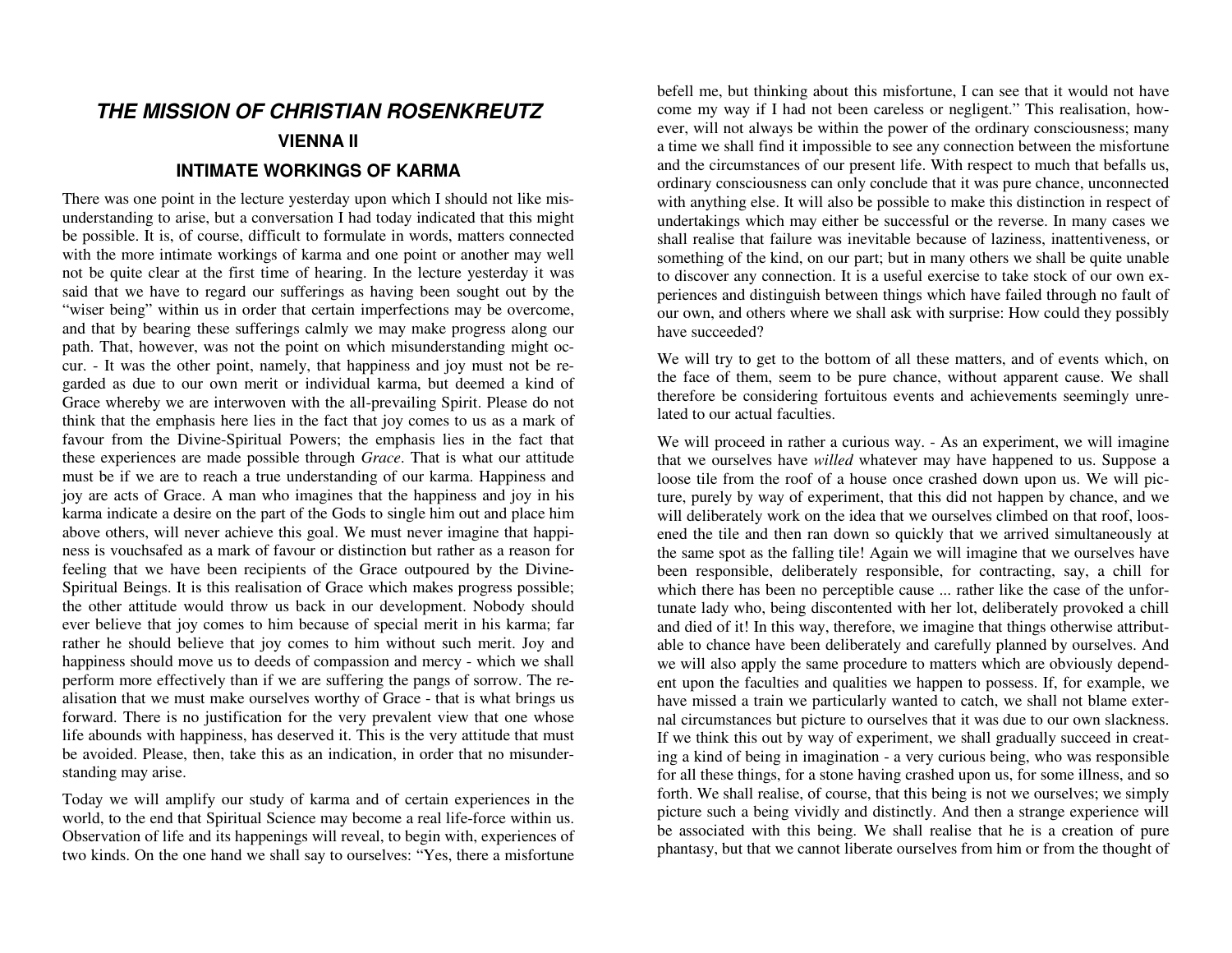him - and strange to say, he does not remain as he was; although he becomes alive in us, changes his nature in us, nevertheless the impression is that he is actually present. More and more the certainty arises that we ourselves have had something to do with the things thus built up in imagination. There is no suggestion whatever that we once actually did them; but such thoughts do, nevertheless, correspond, in a *certain way* with something we ourselves have done. We shall say to ourselves: "I have done this or that and I am having now, for some reason or other, to suffer the consequences." This is a very good exercise for unfolding in the life of feeling a kind of memory of earlier incarnations. The soul seems to feel: I myself was there and prepared these things myself.

You will readily understand that it is not easy to awaken remembrance of previous incarnations. For just think what mental effort is required to recall something even recently forgotten; genuine mental effort is required. Experiences which occurred in earlier incarnations have passed into the depths of forgetfulness and a great deal must come to the assistance of memory, if they are to be recollected! One exercise has now been described. Besides what was said in the public lectures, let it be added here that a man will notice this kind of memory arising in his life of feeling: in former time, you yourself made preparation for this or that! The principles indicated should not be ignored for if we obey them we shall find that more and more light will be shed upon life and that strength will constantly increase. Once the feeling has arisen that we ourselves were present, with our own acts, we shall have quite a different attitude to events confronting us in the future; our whole life of feeling will be transformed. Whereas formerly we may have felt anxiety or fear when something has happened to us, we now have a kind of inner remembrance. When something comes as a shock, our feeling tells us that it is for a purpose. And that is a kind of remembrance of an earlier incarnation! Life becomes much more tranquil, more intelligible, and that is what men need - not only those who are filled with the longing for Theosophy, but those too who stand outside. There is no sort of validity in the question people so often ask: How can earlier incarnations matter, since we do not remember them? The right attitude towards earthly existence will certainly awaken remembrance, only it is a memory belonging to the heart, to the life of feeling, that must be developed - not the kind of memory that is composed of thoughts and concepts.

I considered it important, during this particular visit, to bring home to you how much can be put into practical application and how Theosophy can become actual *experience* in those who pursue it actively.

Now besides what accrued in earlier incarnations, other factors too are of importance in a man's karma. For life also continues between death and a new birth and is, moreover, fraught with happenings and experiences during that period; the consequences of these experiences in the spiritual world appear in

our earthly life - but in a peculiar form which often makes us inclined to attribute such occurrences to chance. Nevertheless they can be traced to significant experiences in the spiritual world.

I want to speak to you today of something which may seem remote from the first part of the lecture. But you will see that it is important for every human being and that seemingly chance occurrences may be deeply indicative of mysterious connecting-threads in life.

I am now going to speak of an historical fact that is not preserved in history books but in the Akasha Chronicle. To begin with I remind you that the souls of all of us have been incarnated many times in earthly bodies, among the most diverse conditions of life, in ancient India, Persia, Egypt and Greece; again and again our eyes have looked out upon different environments and conditions of existence and there is purpose and meaning in the fact that we pass through one incarnation after another. Our present life could not be as it is if we had not lived through these other conditions. A strange experience fell to the lot of men living in the thirteenth century of our era, for very exceptional conditions broke in upon humanity at that time - roughly speaking not quite 700 years ago. Conditions were such that the souls of men were completely shut off from the spiritual world; spiritual darkness prevailed and it was impossible even for highly developed individuals to achieve direct contact with the spiritual world. In the thirteenth century, even those who in earlier incarnations had been Initiates were unable to look into the spiritual world. The gates of the spiritual world were closed for a certain period during that century and although men who in former times had received Initiation were able to call up remembrances of their earlier incarnations, in the thirteenth century they could not themselves gaze into the spiritual worlds. It was necessary for men to live through that condition of darkness, to find the gates to the spiritual world closed against them. Men of high spiritual development were, of course, also in incarnation at that time, but they too were obliged to experience the condition of darkness. When about the middle of the thirteenth century, the darkness lifted, strange happenings transpired at a certain place in Europe - the name cannot now be given but sometime it may be possible to communicate it in a Group lecture. Twelve men in Europe of great and outstanding wisdom, whose spiritual development had taken an unusual course, emerged from the condition of twilight that had obscured clairvoyant vision. Of these twelve wise men, seven, to begin with, must be distinguished. Remembrance of their earlier Initiations had remained in these seven men, and this remembrance, together with the knowledge still surviving was such that the seven men recapitulated in themselves conditions they had once lived through in the period following the Atlantean catastrophe the ancient Indian epoch of culture. The teachings given by the seven holy Rishis of India had come to life again in the souls of these seven wise men of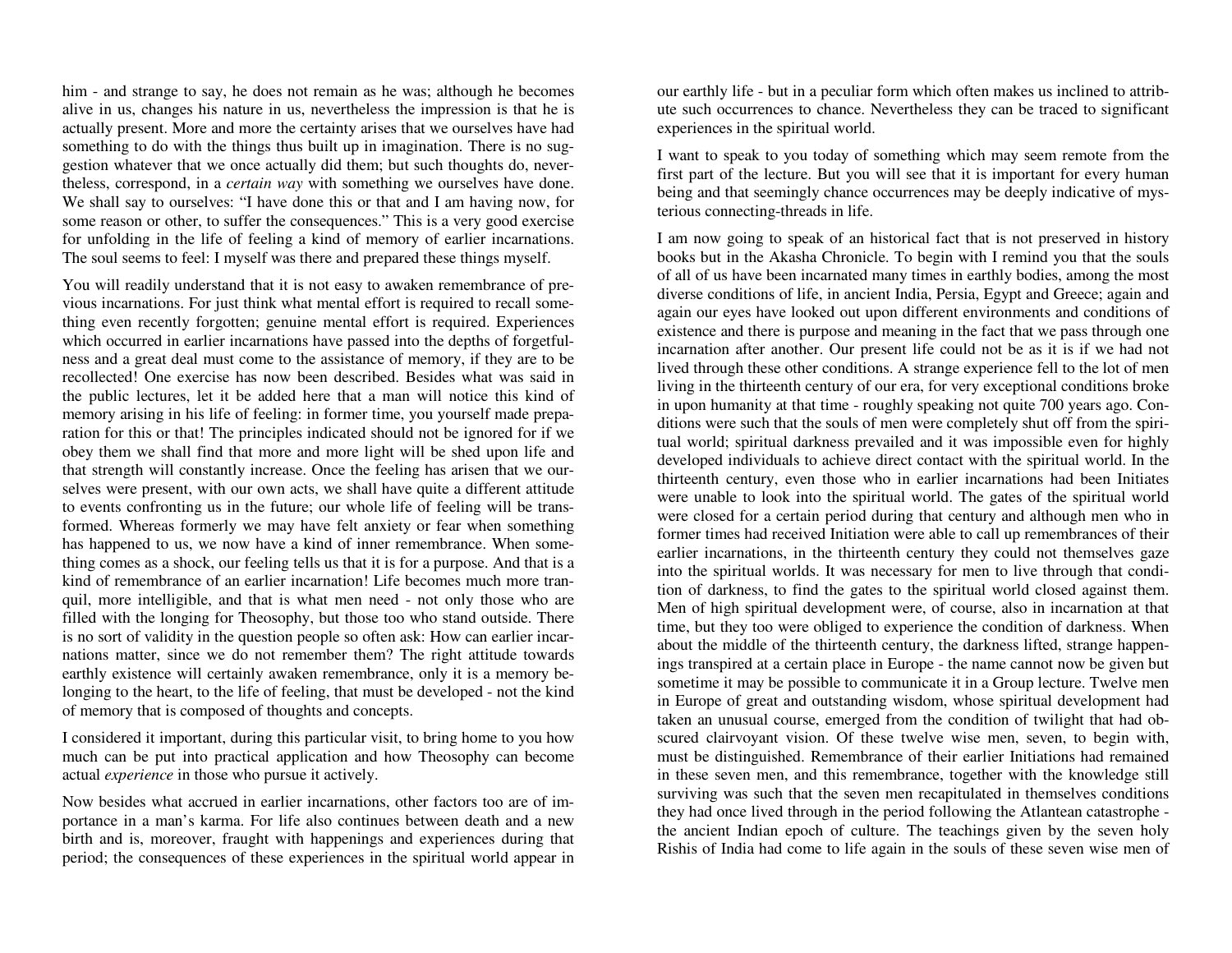Europe; seven rays of the ancient wisdom of the sacred Atlantean culture shone forth in the hearts of these seven men who through the operations of worldkarma had gathered at a certain place in Europe in the thirteenth century and had found one another again. To these seven came four others. In the soul of the first of these four, the wisdom belonging to the ancient Indian culture shone forth - he was the eighth among the twelve. The wisdom of the ancient Persian culture lived in the soul of the ninth; the wisdom of the third period - that of Egyptian-Chaldean culture - lived in the soul of the tenth, and the wisdom of Graeco-Latin culture in the soul of the eleventh. The wisdom of culture as it was in that particular age - the *contemporary* wisdom - lived in the soul of the twelfth. In these twelve men who came together to perform a special mission, the twelve different streams in the spiritual development of mankind were represented. The fact that all true religions and all true philosophies belong to twelve basic types is in itself a mystery. Buddhism, Brahmanism, Vedanta philosophy, materialism, or whatever it be - all of them can be traced to the twelve basic types; it is only a matter of setting to work with precision and accuracy. And so all the different streams of man's spiritual life - the religions, the philosophies and conceptions of the world spread over the Earth - were united in that "College" of the Twelve.

After the period of darkness had passed and spiritual achievement was possible again, a Thirteenth came, in remarkable circumstances, to the Twelve. I am telling you now of one of those events which transpire secretly in the evolution of mankind once and once only. They cannot occur a second time and are mentioned not as a hint that efforts should be made to repeat them but for quite other reasons. When the darkness had lifted and it was possible again to unfold clairvoyant vision, the coming of the Thirteenth was announced in a mysterious way to the twelve wise men. They knew: a child with significant and remarkable incarnations behind him is now to be born. They knew that one of his incarnations had been at the time of the Mystery of Golgotha. It was known, therefore, that one who had been a contemporary of the Events in Palestine was returning. - the birth of the child in these unusual circumstances during the thirteenth century could not have been said to be that of an individuality of renown. - In speaking of previous lives there is a deplorable and only too widespread tendency to go back to important historical personages. I have come across all kinds of people who believe that they were incarnated as some historical personage or figure in the Gospels. Only recently a lady informed me that she had been Mary Magdalene and I could only reply that she was the twenty-fourth Mary Magdalene I had met during my life! In these matters the most scrupulous care must be taken to prevent fantastic notions arising.

History tells us very little about the incarnations of the Thirteenth. He was born many times, with great and profound qualities of heart. It was known that this

Individuality was to be born again as a child and that he was destined for a very special mission. This knowledge was revealed to the twelve seers who took the child entirely into their charge and were able to arrange that from the very beginning he was shut off from the outside world. He was removed from his family and cared for by these twelve men. Guided by their clairvoyance, they reared the child with every care, in such a way that all the forces acquired from previous incarnations were able to unfold in him. A kind of intuitive perception of this occurrence has arisen in men who know something of the history of spiritual life. Goethe's poem *Die Geheimnisse* has been recited to us many times. Out of a deep, intuitive perception, Goethe speaks in that poem of the College of the Twelve and has been able to convey to us the mood of heart and feeling in which they lived. The Thirteenth is not "Brother Mark," but the child of whom I have been telling you and who almost immediately after his birth was taken into the care of the Twelve and brought up by them until the age of early manhood. The child developed in a strange and remarkable way. The Twelve were not in any sense fanatics; they were full of inner composure, enlightenment and peacefulness of heart. How does a fanatic behave? He wants to convert people as quickly as possible - while they, as a rule, do not want to be converted. Everybody is expected immediately to believe what the fanatic wants them to believe and he is angry when this does not happen. In our day, when someone sets out to expound a particular subject, people simply do not believe that his aim may be not to voice his own views but something quite different, namely, the thoughts and opinions of the one of whom he is writing. For many years I was held to be a follower of Nietzsche because I once wrote an absolutely objective book about him. People simply cannot understand that the aim of a writer may be to give an objective exposition. They think that everyone must be a fanatic on the subject of which he happens to be speaking!

The Twelve in the thirteenth century were far from being fanatics; they were very sparing with teaching clothed in words but because they lived in communion with the boy, twelve rays of light as it were went out of them into him and were resolved, in his soul, into one great harmony. It would not have been possible to give him any kind of academic examination; nevertheless there lived within him, transmuted into feeling and sensitive perception, all that the twelve representatives of the twelve different types of religion poured into his soul. His whole soul echoed back the harmony of the twelve different forms of belief spread over the Earth. In this way the soul of the boy had very much to bear and worked in a strange way upon the body. And it is precisely for this reason that the process of which I am telling you now may not be repeated: it could only be enacted at that particular time. Strangely enough, as the harmony within the boy's soul increased, the more delicate his body became - more and more delicate, until at a certain age of life it was transparent in every limb. The boy ate less and less until finally he took no nourishment at all. Then he lay for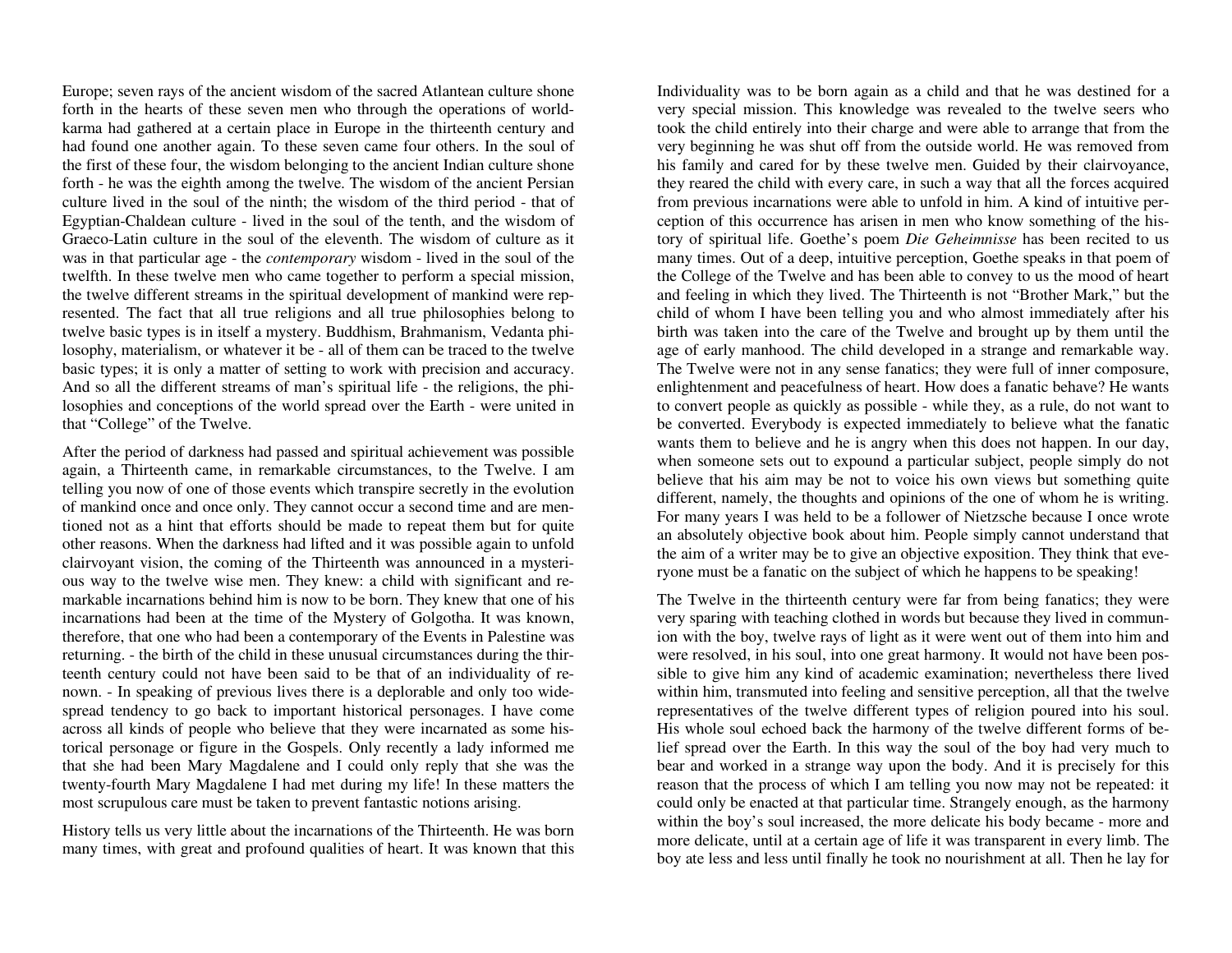days in a condition of complete torpor: the soul had left the body, but returned after a few days. The youth was now inwardly quite changed. The twelve different rays of the mind of humanity were united in a single radiance and he gave utterance to the greatest, most wonderful secrets; he did not repeat what the first, or the second, or the third had said, but gave forth in a new and wonderful synthesis, all that they would have said had they spoken in unison; all the knowledge they possessed was gathered into one whole and when voiced by the Thirteenth this new wisdom seemed actually to have come to birth in him. It was as though a higher Spirit were speaking in him. Something entirely and essentially new was thus imparted to the twelve wise men. Wisdom in abundance was imparted to them, and to each individually, greater illumination of what had been known to him hitherto.

I have been describing to you the first School of Christian Rosenkreutz, for the Thirteenth is the Individuality known to us by that name. In that incarnation he died after only a brief earthly existence; in the fourteenth century he was born again and lived, then, for more than a hundred years. Thus in the thirteenth century his life was brief, in the fourteenth century, very long. During the first half of this later incarnation he went on great journeys in search of the different centres of culture in Europe, Africa and Asia, in order to gather knowledge of what had come to life in him during the previous century; then he returned to Europe. A few of those who had brought him up in the thirteenth century were again in incarnation and were joined by others. This was the time of the inauguration of the Rosicrucian stream of spiritual life. And Christian Rosenkreutz himself incarnated again and again.

To this very day he is at work - during the brief intervals, too, when he is not actually in incarnation; through his higher bodies he then works spiritually into human beings, without the need of spatial contact. We must try to picture the mysterious way in which his influence operates.

And here I want to begin by giving a certain example. Those who participate consciously in the happenings of the occult, spiritual life outspread around us, had a strange experience from the 'eighties on into the 'nineties of last century; one became aware of certain influences which emanated from a remarkable personality (I am only mentioning one case among many). There was, however, something not quite harmonious about these influences. Anyone who is sensitive to influences from contemporaries living far away in space would, at that time, have been aware of a certain radiance emanating from a certain personality, but a radiance not altogether harmonious. When the new century had dawned, however, these influences resolved into harmony. What had happened? I will now explain it to you.

On 12th August, in the year 1900, *Solowioff* had died - a man far too little appreciated or understood. The influences of his ether-body radiated far and wide, but although Solowioff was a great philosopher, in his case the development of the *soul* was in advance of that of the *head*, the *intellect*; he was a great and splendid thinker but his conscious philosophy was of far less importance and value than what he bore within his soul: to the very time of his death the head was a factor of hindrance and so, as an occult influence, a lack of harmony was perceptible. When Solowioff was dead and the ether-body, separated from the head was able to radiate more freely in the ether-world, when he was liberated from the restrictions caused by his own thinking, the rays of his influence shone out with wonderful brilliance and power.

People may ask: How can such knowledge really concern us? This very question is illusion, for the human being is through and through a product of the spiritual processes around him; and when certain occultists become aware of the *reality* of these processes, that is because they actually see them. But spiritual processes operate, too, in others who do *not* see. - Everything in the spiritual world is interconnected. Whatever influence may radiate from a highly developed Frenchman or Russian is felt not only on their own native soil, but their thought and influence has an effect over the *whole* Earth. Everything that comes to pass in the spiritual world has an influence upon us and only when we realise that the soul lives in the spiritual world just as the lung within the air, shall we have the right attitude!

The forces in the ether-bodies of highly developed Individualities stream out and have a potent effect upon other human beings. The ether-body of Christian Rosenkreutz, too, works far and wide into the world. And reference must here be made to a fact that is of the greatest significance in many human lives; it is something that transpires in the spiritual world between death and a new birth and is not to be ascribed to "chance."

Christian Rosenkreutz has always made use of the short intervals of time between his incarnations to call into his particular stream of spiritual life those souls whom he knows to be ripe; between his deaths and births he has concerned himself, as it were, with choosing out those who are ready to enter his stream. But human beings themselves, by learning to be attentive, must be able to recognise by what means Christian Rosenkreutz gives them a sign that they may count themselves among his chosen. This sign has been given in the lives of very many human beings of the present time, but they pay no heed to it. Yet among the apparently "chance" happenings in a man's life there may be such a sign - it is to be regarded as an indication that between death and a new birth Christian Rosenkreutz has found him mature and ready; the sign is, however, given by Christian Rosenkreutz on the physical plane. This event may be called the mark of Christian Rosenkreutz. Let us suppose that a man is lying in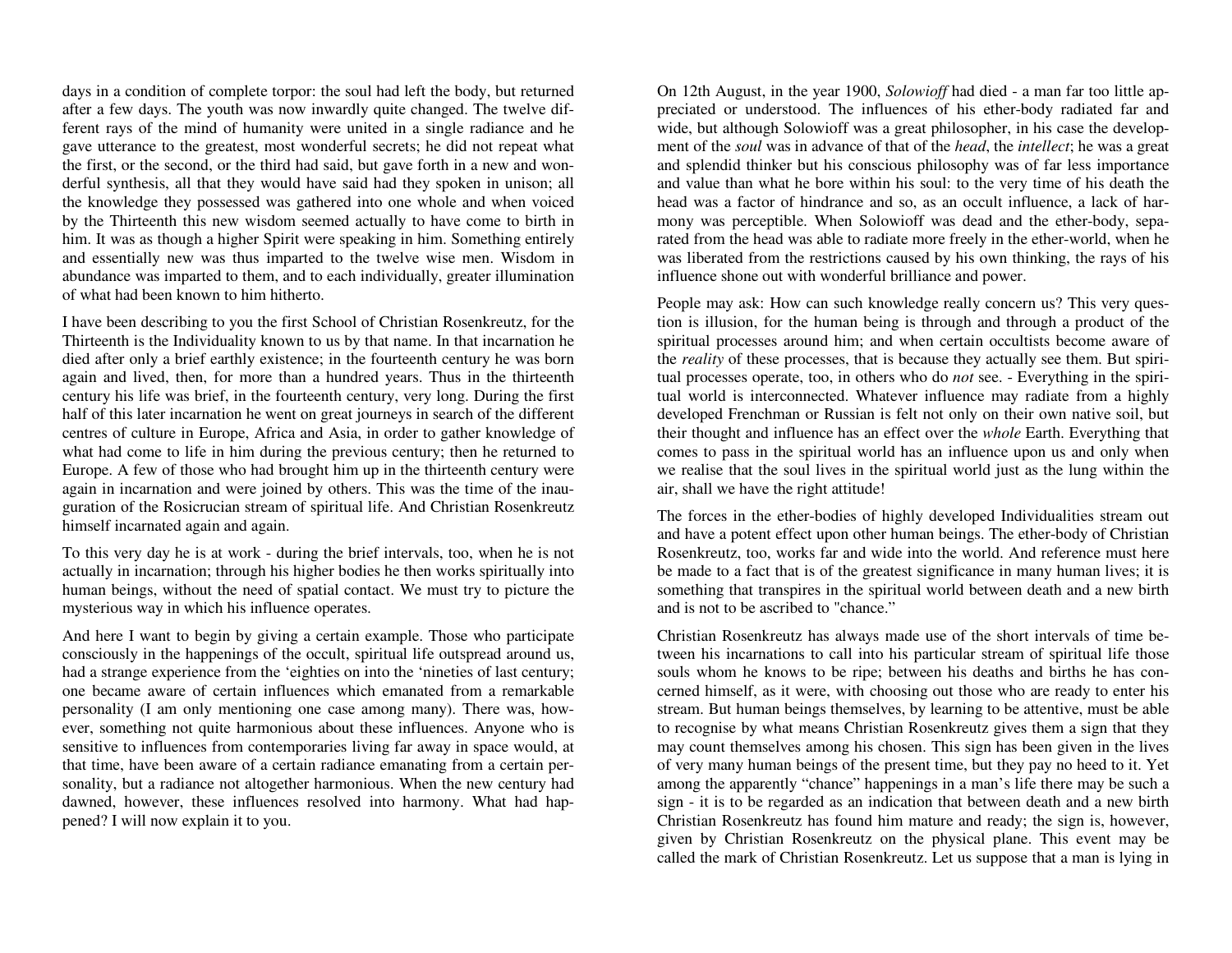bed ... in other places I have mentioned different forms of such a happening but all of them have occurred ... for some unaccountable reason he suddenly wakes up and as though guided by instinct looks at a wall otherwise quite dark; in the half-light of the room. He sees, written on the wall: "Get up now, this minute!" It all seems very strange, but he gets up and goes out of the house; hardly has he done so than the ceiling over his bed collapses; although nobody else would have been in danger of injury, he himself must inevitably have been killed. The most thorough investigation proves that no single being on the physical plane warned him to get up from the bed! If he had remained lying there, he would certainly be dead. - Such an experience may be thought to be hallucination, or something of the kind; but deeper investigation will reveal that these particular experiences - and they come to hundreds of people - are not accidental. A beckoning call has come from Christian Rosenkreutz. The karma of the one called in this way always indicates that Christian Rosenkreutz bestows the life he may claim. I say explicitly: such experiences occur in the lives of many people at the present time, and it is only a question of being alert. The occurrence does not always take such a graphic form as the example quoted, but numbers of human beings nowadays have had such experiences.

Now when I say something more than once during a lecture, I do so quite deliberately, because I find that strange conclusions are apt to be drawn from things that are half - or totally forgotten. I say this because nobody need be discouraged because he has had no such experience; this need not really be the case, for if he searches he will find something of the kind in his life. Naturally, I can only single out a typical occurrence. There, then, we have in our life, a fact of which we may say that its cause does not lie in a period of actual incarnation; we may have contacted Christian Rosenkreutz in the spiritual world. I have laid particular stress on this outstanding event of the call. Other events, too, could be mentioned, events connected directly with the spiritual world and to be found during the life between death and a new birth; but in our special circumstances we shall realise the significance of this event which is so intimately connected with our spiritual Movement.

Such a happening surely indicates that quite a different attitude must take root in us if we want to have a clear vision of what actually plays into life. Most human beings rush hectically through life and are not thoughtful or attentive; many say that one should not brood but engage in a life of action. But how much better it would be if precipitate deeds were left undone and people were to brood a little - their deeds, then, would be far more mature! If only the beckoning call were heeded with composure and attentiveness! Often it only seems as if we were brooding. It is precisely through quiet composure that strength comes to us - and then we shall follow when karma calls, understanding too, when it is calling. These are the things to which I wanted to call your attention today, for they do indeed make life more intelligible.

I have told you of the strange event in the thirteenth century, purely in the form of historical narrative, in order to indicate those things to which men must pay attention if they are to find their proper place in life and understand the beckoning call of Christian Rosenkreutz. To make this possible the preparation by the Twelve and the coming of the Thirteenth were necessary. The event in the thirteenth century was necessary in order that in our own time and hereafter, such a beckoning or other sign may be understood and obeyed. Christian Rosenkreutz has created this sign in order to rouse the attention of men to the demands of the times, to indicate to them that they belong to him and may dedicate their lives to him in the service of the progress of humanity.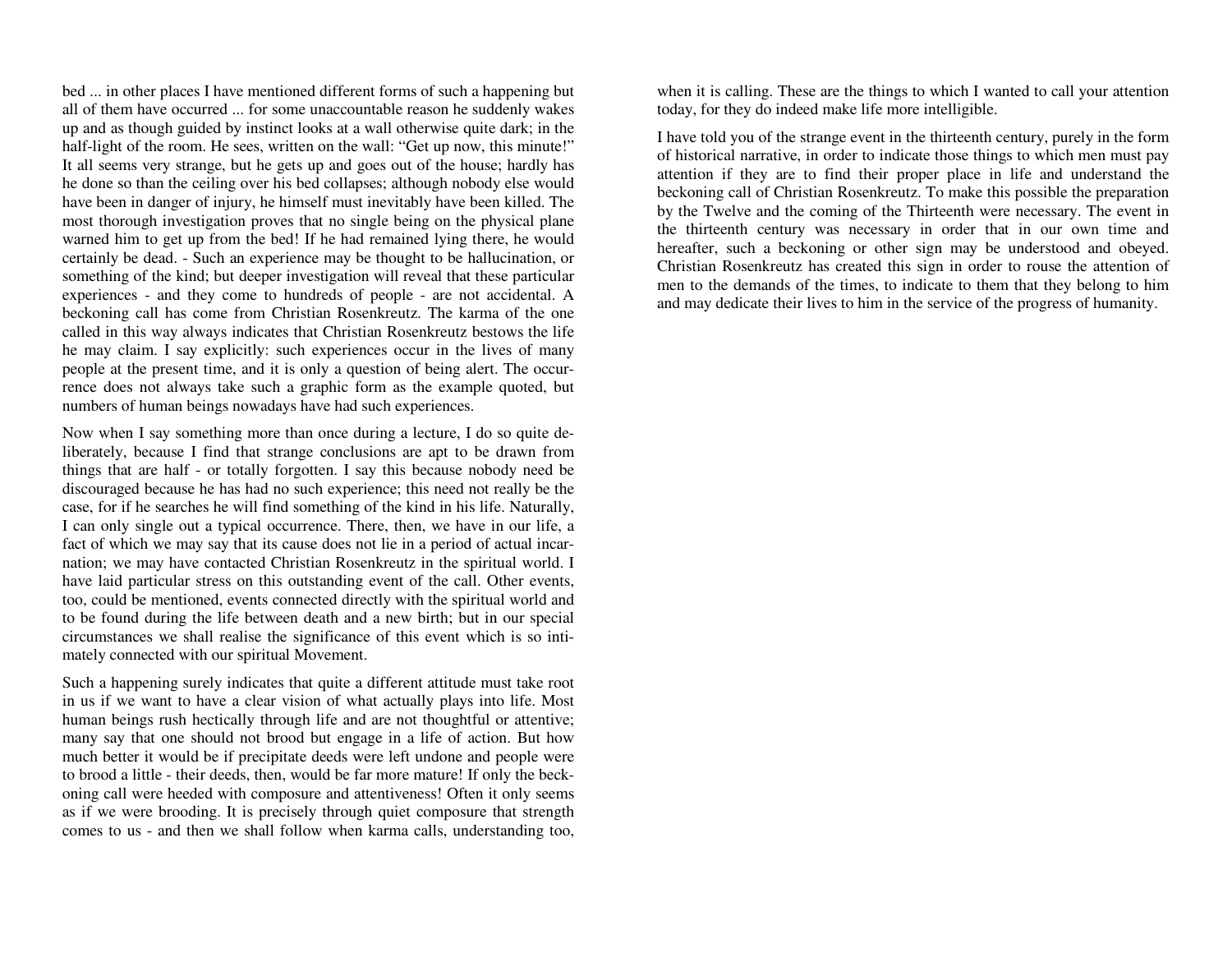# **THE MISSION OF CHRISTIAN ROSENKREUTZ MUNICH**

### **THE CHRIST IMPULSE AS LIVING REALITY**

*As a supplement to the lectures given in the year 1912 on the mission of Christian Rosenkreutz, we publish certain material from the year 1911. It will help us find the thread between the work of Jeshu ben Pandira, [footnote: See* Jeshu ben Pandira *by Rudolf Steiner, also lectures 5 and 6 of the "Gospel of St. Matthew."] the teacher of the Essenes, and that of Christian Rosenkreutz.* 

Christ works as a macrocosmic Power and is not a teacher like the other teachers of humanity. He has united Himself with the Earth, as a reality, as power, as very life.

The loftiest teachers of the successive epochs are the Bodhisattvas who already in the pre-Christian era pointed to Christ in His full reality of being; again in the post-Christian era they point to Him as a Power Who is now united with the Earth. Thus the Bodhisattvas work both before and after Christ's physical life on Earth. He who was born as the son of a King in India, 550 years before Christ, lived and taught for twenty nine years as a Bodhisattva, and then ascended to the rank of Buddha; thereafter he was never again to appear on the Earth in a body of flesh but from then onwards he worked from the spiritual world. When this Bodhisattva had become Buddha, he was succeeded by the new Bodhisattva whose mission it is to lead mankind to an understanding of the Christ Impulse. All these things had come to pass before the appearance of Christ on the Earth. About the year 105 B.C. there was living in Palestine a man greatly defamed in rabbinical literature. His name was Jeshu ben Pandira and he was an incarnation of this new Bodhisattva. Jesus of Nazareth is an essentially different being, in that when he (Jesus of Nazareth) reached the age of 30, he became the bearer of Christ, at the Baptism by John in the Jordan. It was Jeshu ben Pandira from whom the Essene teachings were mainly derived. One of his pupils bore the name of Matthew, and he too pointed to the Mystery of Golgotha. Jeshu ben Pandira was stoned by his enemies and his corpse was hung on a cross as a further mark of contempt. His existence can be established without the help of occult research for plenty is said about him in rabbinical literature, although the information is either misleading or deliberately falsified. He bore within him the Individuality of the new Bodhisattva and was the successor of Gautama Buddha. The name of his pupil Matthew passed over to later pupils. The content of the Gospel known by that name had already been in existence since the time of the first Matthew, in the form of a description of the rituals contained in the ancient Mystery-scripts. In the life of Christ Jesus, the essential content of these Mysteries became reality on the physical plane. What

were previously only pictures from the Mysteries, seeds as it were of subsequent happenings, now became reality. Thus the Christ Mystery had already been known prophetically, had indeed been enacted in the ceremonies of the ancient Mysteries, before it became, once and once only, an actual event on the physical plane.

It is also necessary for us to know that one of the characteristics of the incarnations of the Bodhisattva is that in his youth he cannot be recognised as such. Between his thirtieth and thirty-third years a great revolution takes place in the soul and the personality is fundamentally transformed. For example, a Mosesor Abraham-Individuality can take possession of the personality of a Bodhisattva at this time of his life.

About 3,000 years after our present time, this Bodhisattva will become the Maitreya Buddha. And then his influence from the spiritual world will flow into the hearts of men as a magic, moral power. The stream going forth from the Maitreya Buddha will unite with the stream of Western spiritual life connected with Christian Rosenkreutz.

The Bodhisattva who once lived as Jeshu ben Pandira comes down to the Earth again and again in a human body and will continue to do so in order to fulfil the rest of his task and particular mission which cannot, as yet, be completed. Although its consummation can already be foreseen by clairvoyance, there exists no larynx capable of producing the sounds of the speech that will be uttered when this Bodhisattva rises to the rank of Buddha. In agreement with oriental occultism, therefore, it can be said: 5,000 years after Gautama Buddha, that is to say, towards the end of the next 3,000 years, the Bodhisattva who is his successor will become Buddha. But as it is his mission to prepare human beings for the epoch connected paramountly with the development of true morality, when, in the future, he becomes Buddha, the words of his speech will contain the magic power of the Good. For thousands of years, therefore, oriental tradition has predicted: Maitreya Buddha, the Buddha who is to come, will be a Bringer of the Good by way of the word. He will then be able to teach men of the real nature of the Christ Impulse and in that age the Buddha stream and the Christ stream will flow into one. Only so can the Christ Mystery be truly understood. So mighty and all-pervading was the Impulse poured into the evolution of mankind that its waves surge onwards into future epochs. In the fourth epoch of post-Atlantean civilisation this Impulse was made manifest in the incarnation of Christ in a human, physical body. And we are now going forward to an epoch when the Impulse will manifest in such a way that human beings will behold the Christ on the astral plane as an Ether Form.

Yesterday we heard that in still later epochs men will be able to behold Him in even higher forms in the aesthetic and moral spheres. But when we speak in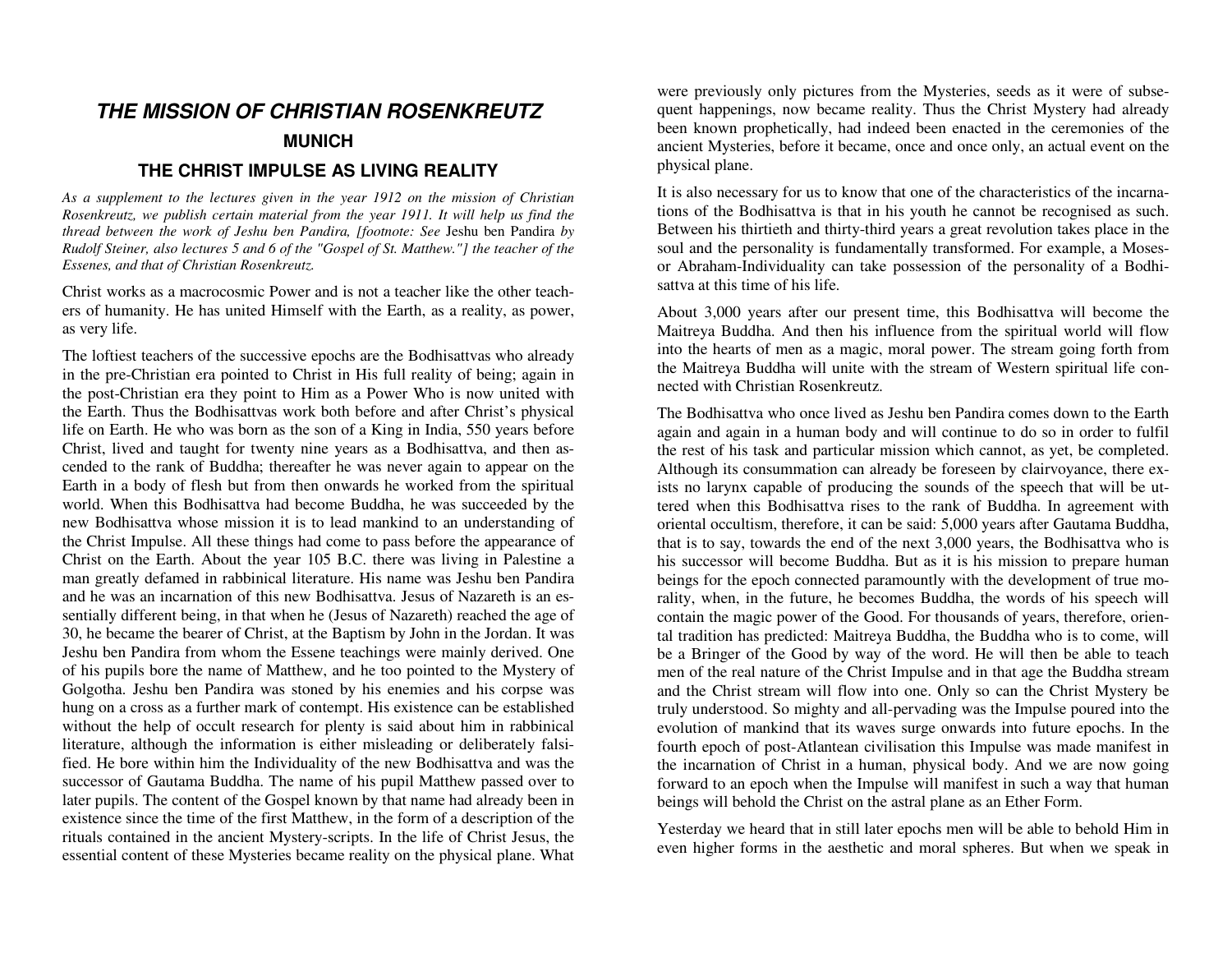this way of the Christ Impulse we are concerned with ideas which will be resolutely opposed above all by the Churches of Christendom. Great and incisive measures have been and are necessary in the onward progress of human evolution in order to promote increasing understanding of the Christ Impulse. Hitherto, indeed, such understanding has been lacking. And anyone who casts an eye at modern theology will perceive not only the futility of the attitude maintained by the opponents of Christianity, but also by those who claim to be steadfast adherents. The theosophical Movement in the West should have become that stream of spiritual life which out of true and genuine sources awakens understanding for Christianity in the modern age, but such endeavours met with strong opposition.

It is important to understand the real sources of Christianity, but owing to lack of time they cannot all be mentioned today. We shall speak only of those which have been accessible to mankind since the thirteenth century.

Since the thirteenth century, the Movement connected with the name Christian Rosenkreutz has been an integral part of the spiritual life of mankind. Spiritual measures of a very definite kind were necessary in the thirteenth century to enable the influence connected with this name to become part of the spiritual life of the modern age. At that time, when the spiritual world was entirely shut off from human vision, a "College" of twelve wise men came together. All the spiritual knowledge of the world and its secrets then existing was gathered into this College - distributed as it were in different sections. By means of certain occult processes there had been transmitted to seven of these twelve wise men, the wisdom that had passed over from Atlantis into the holy Rishis. In four others lived the wisdom of the sacred mysteries of the Indian, Persian, Egyptian and Graeco-Latin epochs respectively. And what existed in those days of the kind of culture which was to characterise the Fifth post-Atlantean epoch this constituted the wisdom of the twelfth. The whole range of spiritual life was accessible to these Twelve.

Now it was known at that time that a certain Individuality who had been a contemporary of the Mystery of Golgotha, was to be born, again as a child. Meanwhile, through a number of incarnations, this Individuality had unfolded a power of deep and fervent piety, devotion and love. The College of the twelve wise men took this child into their care soon after he was born; shut off from the outside, exoteric world, he came under no influence save theirs; they were his teachers as well as caring for his bodily needs. The manner of the child's development was altogether unique; the profound spirituality he bore within him as the fruit of many incarnations came to expression, too, in his outer, bodily form. He was a weak and sickly child, but his body became marvellously transparent. He grew up and developed in such a way that a radiant, shining Spirit indwelt a body that had become transparent. Through the proc-

esses of a profoundly wise form of education, all the wisdom from the ages<br>preceding and during post-Atlantean times which the twelve wise men were<br>able to give forth, rayed into his soul. By way of the deeper soul-forces, lysed, and the whole of the wisdom received by the child rayed back to the Twelve. Each of them received back what he had originally given, but now in a different form. And those twelve wise men felt: Now, for the first time, the twelve great religions and world-conceptions have united into one i nected whole, have been given to us! And henceforward there lived in the

twelve men what we call *Rosicrucian Christianity*.<br>The child lived only a short time longer. In the external world we give the<br>name Christian Rosenkreutz to this Individuality. But it was not until the fourteenth century that he was known by this name. In the fourteenth century he was born again and lived then for more than a hundred years. Even when he was not incarnated in the flesh, he worked through his ether body, always with the purpose of influencing the development of Christianity in its tru body, inspiring all that was done in the West to establish the synthesis of the great religions. His influence today is waxing and growing greater all the time.<br>Many a person of whom we do not expect it, is a pupil chosen by Christian<br>Rosenkreutz. Even today it is possible to speak of a sign by means prehend this sign in their life; it may express itself in a thousand ways, but these different manifestations all lead back to a typical form which may be de-

scribed as follows. -<br>The choice may, for example, happen in the following way. - A man embarks<br>upon some undertaking; he spares no effort to make it successful and forges<br>straight ahead towards his goal. While he is ruthl mentals: that he knows with certainty, firstly, that the warning came from the spiritual world, and secondly, that death would have come to him had he persisted in his undertaking. It is therefore revealed to one who is to become a pupil: You have actually been saved, moreover by a warning proceeding from<br>a world of which, to begin with, you know nothing! So far as circumstances of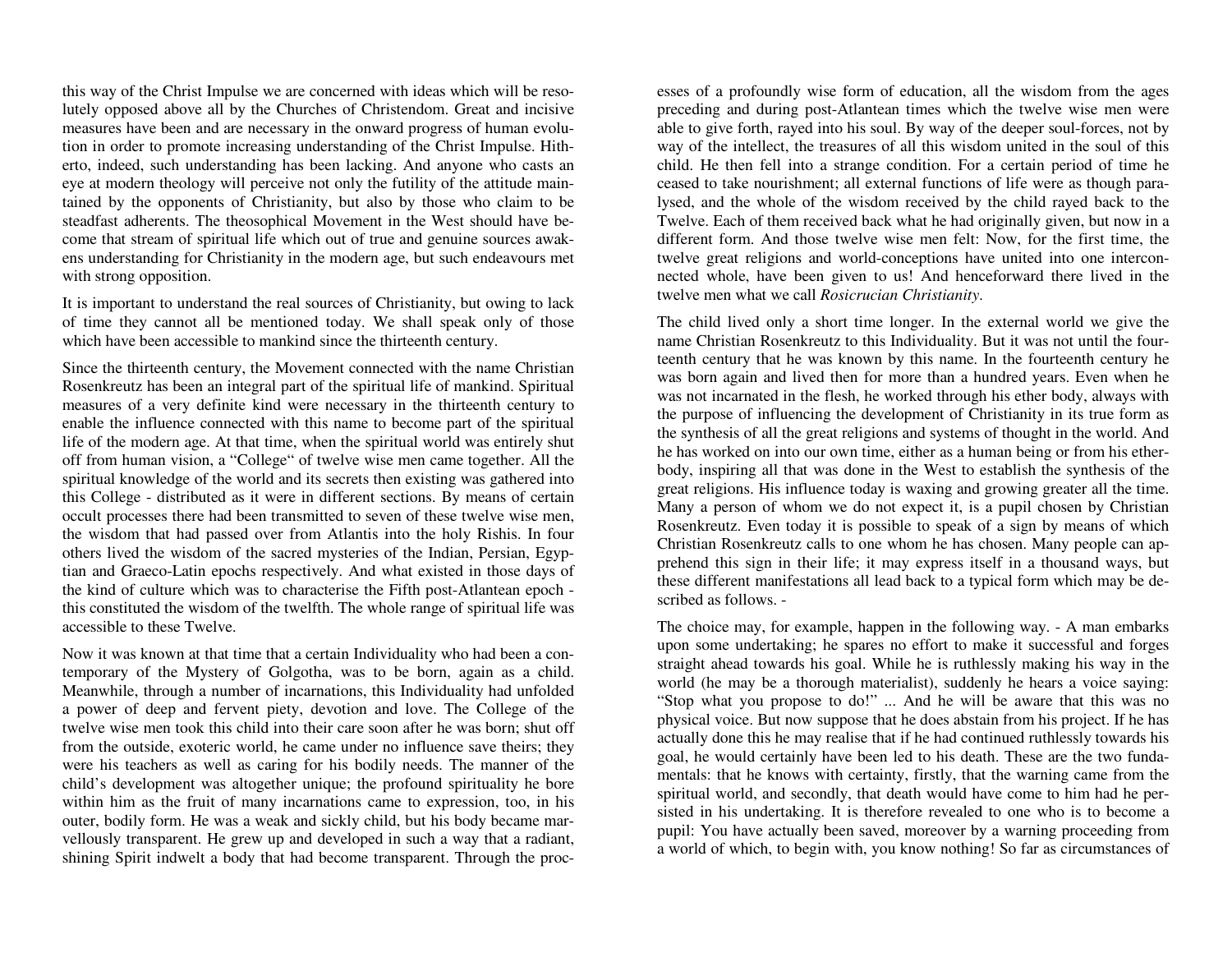the earthly world are concerned, death has already come to you and your further life is to be regarded as a gift ... And when the man in question realises this he will be led to the resolve to work in a spiritual movement. If the resolve is taken, this means that he has actually been chosen. This is how Christian Rosenkreutz begins to gather his pupils around him, and many human beings, if they were sufficiently alert, would be conscious of such an event in their inner life.

The human beings of whom it can be said that they were, or will now be, united in this way with Christian Rosenkreutz, are those who should be the pioneers of a deeper understanding of esoteric Christianity. This stream of spiritual life connected with Christian Rosenkreutz provides the highest means for enabling the Christ Impulse to be understood in our present time. The beginning was already made long, long ago - a hundred years before the Mystery of' Golgotha, through Jeshu ben Pandira whose essential mission was to make preparation for the coming of Christ. He had a pupil, Matthew, whose name subsequently passed over to a successor who was living at the time of Jesus of Nazareth. The greatest deed wrought by Jeshu ben Pandira was that he was the originator and preparer of the Gospel according to St. Matthew. The content of this Gospel derives from a ritual of Initiation and passages such as that concerning the Temptation, and others, too, originate from enactments in the ancient Mysteries. All these processes in the evolution of humanity were to become fact on the physical plane too. And this was what was written down, in outline, by the pupil of Jeshu ben Pandira.

Jeshu ben Pandira was not spared from the hard fate he himself predicted; he was stoned and his corpse suspended on a cross. The original chronicle was preserved in the hands of a few of his adherents, in deep secrecy. We can best realise what happened to it later on, from what the great Church Father Jerome himself says, namely that he had received the document of the Matthew Gospel from a Christian sect. The original record was held at that time in the secret keeping of a small circle and through certain circumstances came into the hands of Jerome. He was charged by his Bishop with the task of translating it. Jerome himself narrates this; but he says at the same time that because of the form and manner of the transcription, it should not pass into the hands of the outside world. He wanted to translate it in such a way that its secrets would remain secret - and he says, furthermore, that he himself does not understand it. The character of what came into existence in this way was such that in secular language one man could express it in one way and another in a different way. And this is how it has come down to posterity. In reality, therefore, the world does not yet possess the Gospels in their true form. There is every reason and justification for spiritual research today to shed new light upon the Gospels. Spiritual research goes back to the Akasha Chronicle because there and there only are they to be found in their original form.

Let there be no mistake about it. - Christianity in its true form has yet to be raised from the ruins. One sign among many others indicates how necessary this is. For example, in the year 1873, in France, a count was taken of those who could be said to belong inwardly and genuinely to Catholicism. They amounted to one-third; the other two-thirds proved no longer to be adherents in the real sense - and these two-thirds were certainly not composed entirely of people who never feel the need of religion! Life today is such that the religious longings of men do indeed incline towards Christ; but the true sources of Christianity must be rediscovered. And it is to this end that the stream of spiritual life going out from Jeshu ben Pandira flows into unity with the other stream which, at the beginning of the thirteenth century, is connected with the name of Christian Rosenkreutz.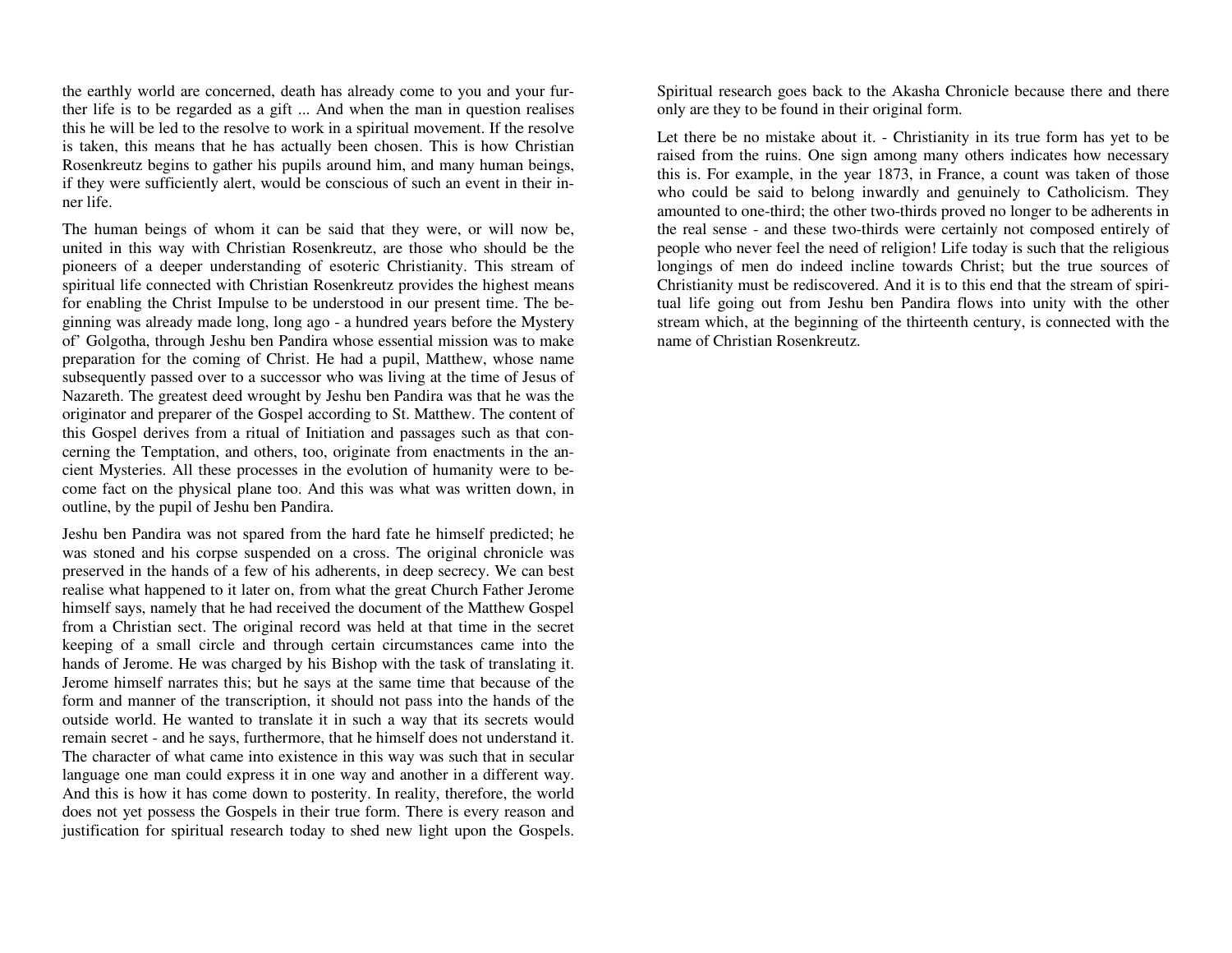# **THE MISSION OF CHRISTIAN ROSENKREUTZ**

### **ST GALLEN**

### **THE STARRY HEAVEN ABOVE ME – THE MORAL LAW WITHIN ME**

The last lecture given in Neuchatel in the year 1912 was to have been supplemented by that given the following day in St. Gallen, a full report of which is, unfortunately, not available. All that exists is in the form of notes and headings, so scattered and sparse that one is almost afraid to reproduce them. Yet their importance for the explanation of how the karma of man plays between his microcosmic and macrocosmic being is such that they are made accessible in order that the discerning render may lose nothing.

Theosophy teaches us that the processes in operation between death and a new birth are connected with the conditions prevailing in the Cosmos. A very significant difference has here to be considered. Changes may take place within us during physical existence, but not, in the same sense, during the period between death and a new birth. Suppose, for example, between birth and death we have been related in some way to a human being, or have shared experiences with a friend. And now, after his death, we have learnt from him something that was *not* a common experience between us on the Earth. How is a relationship established after death? How can our feelings towards him give expression to sympathy or antipathy? When we ourselves have passed through the gate of death and are followed, later on, by someone with whom we had a certain relationship in physical life, this must necessarily remain unchanged for a long time after death; for after death we cannot add anything new to the old relationship. After passing into the spiritual world we are still subject to our own, individual karma. The time when this karma can be transformed comes only in a new life and can only be adjusted or fully discharged in a new incarnation. An individual among the Dead cannot, in spiritual existence, work upon the other Dead in such a way as to change their life. But it is possible for a man still living on the Earth to have an effect upon one who has passed through death. Take the following case as an example. - Two human beings who love one another have different attitudes to Theosophy: one of them loves and the other hates it; hence there is a spirit of opposition between them.

If the human being is able to speak of the freedom of his will, this is because the "I"-consciousness takes far deeper paths than does the astral consciousness; in the depths of soul, therefore, a man often yearns for what, in his conscious life, he hates. How can we be of help to one of the Dead? We must be united with him by a spiritual bond. We can help, for example, by quietly reading to him; uniting ourselves with him inwardly and lovingly, we can take him with us through a sequence of thoughts, we can send ideas and imaginations up to him in the higher worlds. Such services of friendship are always helpful. Reading in this way is of benefit, although in earthly life the man may have been too indifferent, too easy-going; we can lighten his sufferings even when there was no evidence in his life that he longed for these things. Much blessing is often sent from the physical plane into the spiritual worlds, in spite of the great gulf which separates the life between birth and death from the life between death and a new birth. Many living people will feel that they are intimately connected with the Dead; they will also be conscious that they help the Dead. The first souls with whom we come into contact after death are those with whom we had already formed close ties on the Earth, not those who were unknown to us on Earth. A direct continuation of the earthly life takes place after death. The soul is *inside* whatever it perceives, fills it through and through.

During the period of Kamaloca, the ether-form of man expands as far as the orbit of the Moon. All human beings occupy the same space; they are not "in each other's way" during the Kamaloca-period. After this period of Moonexistence we inhabit the Mercury sphere; then the Venus-sphere, then the Sunsphere; here we live within a sphere of higher spirituality, for the astral elements of the Moon-sphere have been overcome. Life in each of the planetary spheres depends upon the mood and quality of soul acquired during the Moonperiod; the life of those who have unfolded the quality of moral fellow-feeling differs from the life of those who are egoists. The former open themselves to humanity. Above all we shall be able to form a connection with those with whom we were together in earthly life. The nature of these relationships will depend upon whether we have been a comfort or a source of trouble to the others. A man of inferior morality will become a spiritual hermit; a truly moral man, on the contrary, a sociable inhabitant of the Mercury-sphere.

During the following Venus condition, we expand to the outermost circumference of the Venus-sphere. A man who in earthly life had no religious feelings, who had received into himself nothing of the Eternal, the Divine, who during the Mercury-period had no bonds with other human souls, will become a hermit even during the Venus-period; but there too he is a sociable being if, during the Mercury-period he was together with other kindred spirits and warm mutual relationships existed between them. Atheists become hermits in the Venus-period; monists are condemned to live in the prison-house of their own souls, so that the one is shut off from the other. A hermit has a dull, torpid kind of consciousness from which other human souls are excluded. A sociable being has a bright, clear consciousness which, finds its way into the other being. Man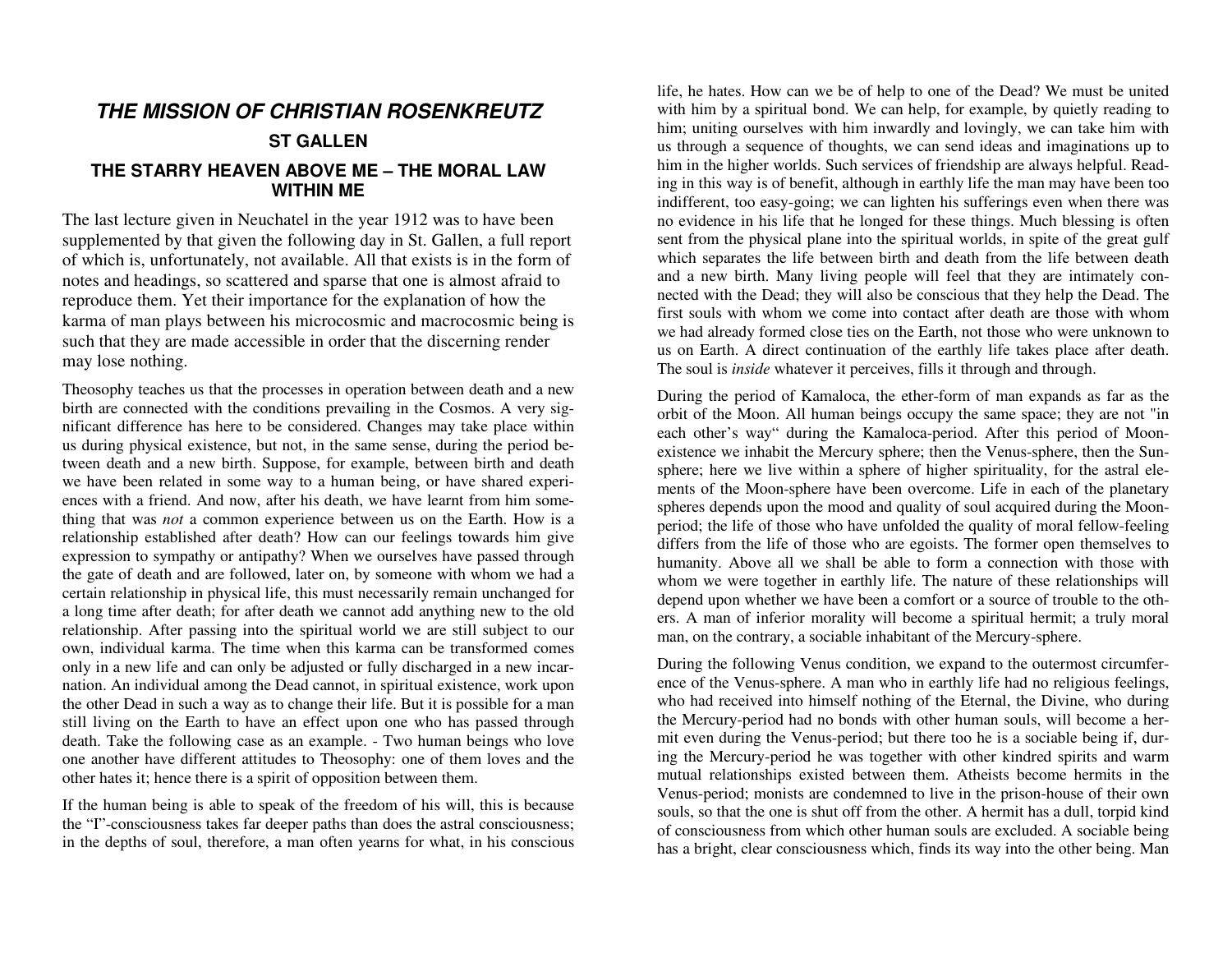ascends higher and higher into the world of the stars; but the more dimly he lives through these regions, the more rapidly he skims through the ages and therefore returns the more quickly to reincarnation - this applies, for example, to those who were criminals or idiots in their previous existence. On the other hand, the clearer consciousness has been in the world of the stars, the more slowly does the soul return to incarnation. Man must have been fully conscious out in the Cosmos if he is to be capable of building and shaping the physical brain of his subsequent life. - The condition of existence in which he becomes an inhabitant of the Sun-sphere sets in about a century after death. During this Sun-period it is possible to acquire a certain relationship to all human beings. If a man has consciously received the Christ Impulse, the way to all other human beings is open for him. Since the Mystery of Golgotha, union can be achieved with the Christ Impulse, the supreme spiritual Power. But a man who has not received the Christ Impulse remains a hermit, even in the Sun-sphere.

When a human being with his aura is revealed to the clairvoyant during the Moon-period of existence, a seed or kernel, enclosed in a kind of auric cloud, is perceived within the vast ether-body. This aura is dark and remains so, even during the Mercury-period. During the Venus-period, one side of the auric cloud lights up; and if, as clairvoyants, we then observe the human being, we perceive that if he was a moral, religious man, he is able, from that time onwards, to have real contact with the Beings of the higher Hierarchies. If he was a good and righteous man he lives in spiritual contact with higher Beings during the Venus-period; if he was an unrighteous man he cannot know or recognise these higher Beings and is thus condemned to the pain of isolation.

Before the Mystery of Golgotha, in the first epoch of post-Atlantean culture, conditions were such that the Throne of Christ was to be seen upon the Sun. Those who had been good and righteous in their lives found their way to the Christ on the plane of Sun-existence. In the age of Zarathustra, the Christ was already on His way to the Earth and could not be found on the Sun. Since the Mystery of Golgotha, Christ has been united with the Earth. If, on the Earth, men have not received the Christ Impulse, they cannot find Christ between death and a new birth. When a man has become a Sun-dweller and has taken the Christ Impulse into himself, a multitude of facts, known as the Akasha Chronicle of the Sun, lie open before him. If, on the Earth, he had not found Christ, he cannot read the Akasha Chronicle on the Sun. We can learn to read this great script if, on the Earth, we have accepted the Mystery of Golgotha with warmth of heart-and then, on the Sun, we are able to perceive the Deeds of Christ on the Sun through the millennia. Existence today is such that we are strong enough to become Sun-dwellers. - Later on we enter the sphere of Mars, then the spheres of Jupiter and Saturn and then, finally, the world of the fixed stars. On the path of return to the Earth, the ether-body of man shrinks and

shrinks in size - until it is so tiny that he can incarnate again in a new human germ-cell.

Up to the period of Sun-existence, we stand under the leadership of Christ. From the Sun-existence onwards we need a Leader whose task it is to guide us to the further realms of cosmic space. Lucifer now comes to our side. If we have fallen prey to him on the physical plane, it is bad for us; but if on the Earth we have lightly understood the Christ Impulse, then we are strong enough on the Sun to follow even Lucifer without danger. From then onwards he has charge of the inner progress of the soul, just as on this side of the Sun, Christ has had charge of our ascent. If on the Earth we have received the Christ Impulse, Christ is the Keeper of the soul on the path to the Sun. Beyond the periphery of the Sun-sphere, Lucifer leads us out into the Cosmos *within* the periphery of the Sun, he is the Tempter.

If during the Sun-period we have been armed with the Christ Impulse, Christ and Lucifer guide us as Brothers. Yet how differently words spoken by Christ and by Lucifer are to be understood! As a wonderful precept there are the words of Christ: "In you lives the spark of the Divine, ye are Gods." (John, 10. 34.). And then, Lucifer's words of temptation: "Ye shall be as Gods." (Genesis, 3.5.) These are similar utterances -but, at the same time, in dire antithesis! Everything depends upon whether here, on the Earth, man stands at the side of Christ or at the side of Lucifer.

Theosophy gives us a deep and profound understanding of the world. A certain knowledge must come to us in the physical body. On the Earth we must acquire understanding of Christ and Lucifer through Theosophy - otherwise we cannot pass with consciousness into cosmic space. The time is now beginning on the Earth when men must know quite consciously whether it is Christ or Lucifer who, after death, whispers these words into the soul. In the life between death and a new birth we must unfold a true understanding of Christ in order that we shall not be condemned to wander through the Cosmos in a state of sleep.

Theosophy must be an influence, too, in little things. More and more it will become apparent whether, or not, forces of life have been acquired between death and a new birth. There will be human beings born with dried up, withered bodies, because owing to their antagonism to Theosophy they have been unable to gather life-forces from the Cosmos. Understanding of Theosophy is necessary for the sake of Earth-evolution itself! If men have opened their souls to Theosophy, the knowledge that before this life they were in a spiritual world, will bring them happiness. "The starry heavens above me the moral law within me" - this realisation alone gives the world its greatness. Man says to himself: "In the world of the stars I received the essence and content of my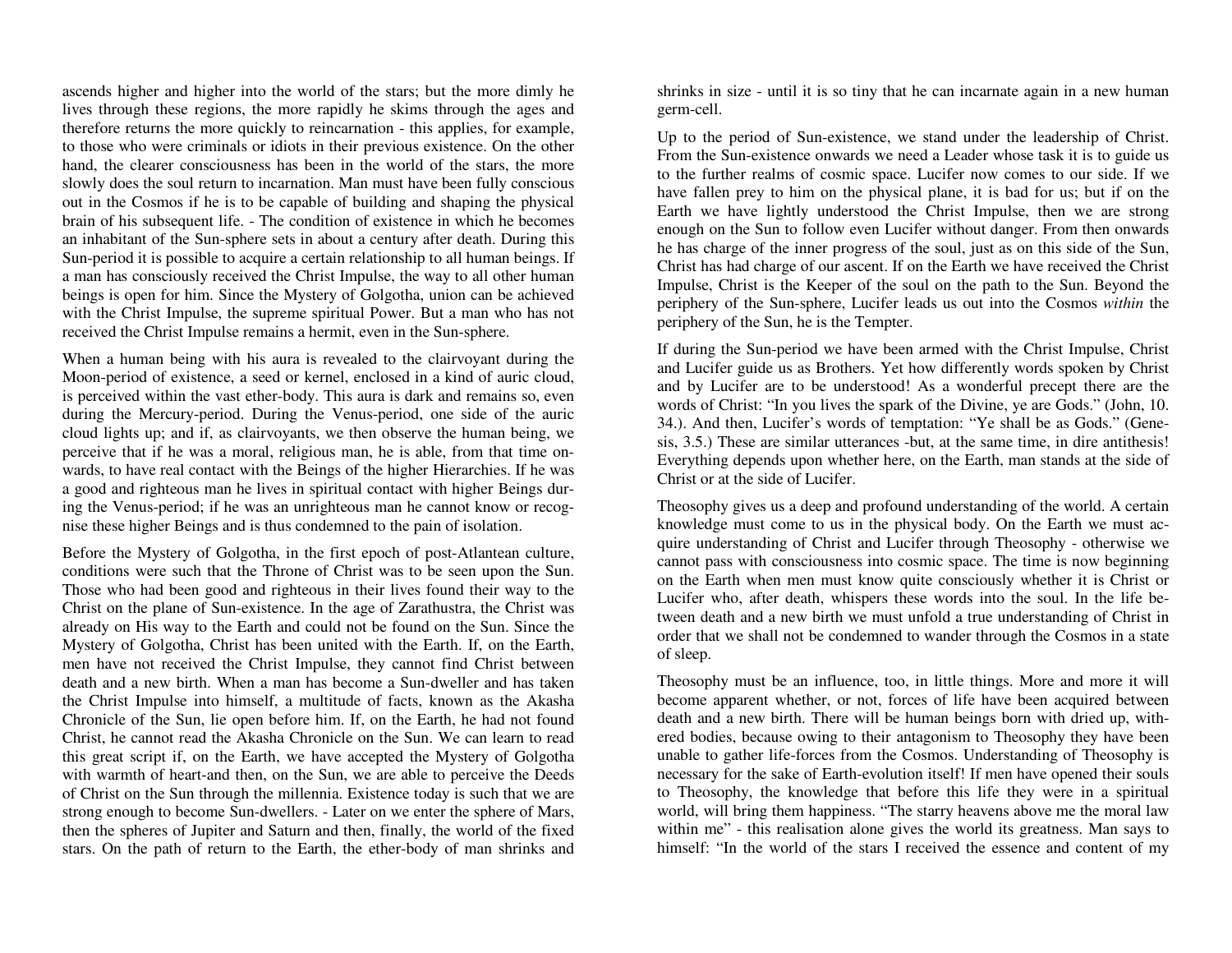inner life; what I lived through in the cosmic expanse flashes up now within my soul. The existence of evil impulses in my soul is due to the fact that during my sojourn in the world of the stars I did not try to receive its forces or the Spirit-Power of Christ." We have, indeed, yet to learn how to achieve union with the Macrocosm. Today the human being can have only a dim premonition of what happens between death and a new birth. He feels: In earthly existence I live within my soul and bear in my Spirit the forces of the starry heavens. If a man meditates deeply on this concept it will become a great and might power within him.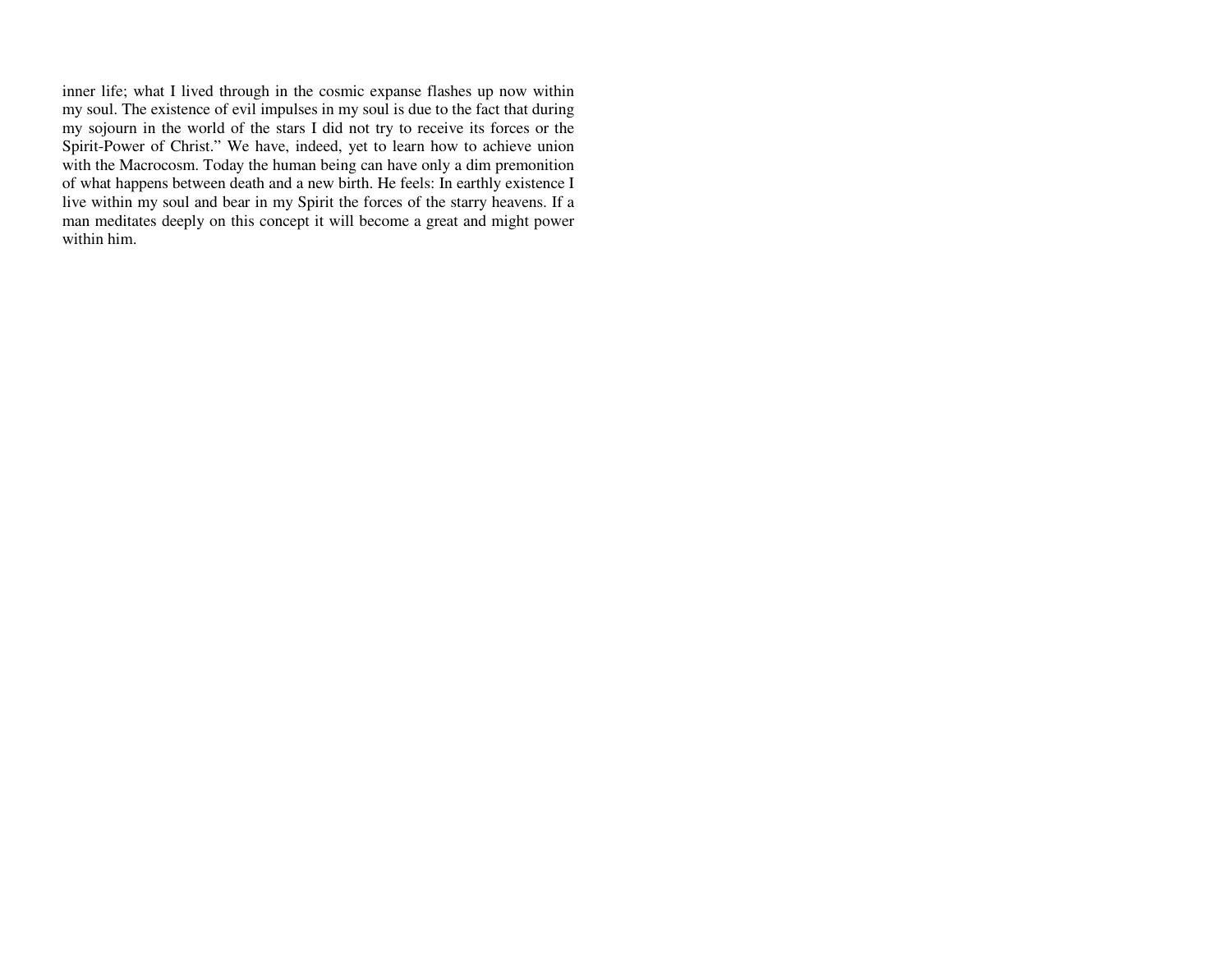# **THE MISSION OF CHRISTIAN ROSENKREUTZ**

# **Its Character and Purpose NEUCHATEL THE MISSION OF GAUTAMA BUDDHA ON MARS**

#### Friends have expressed the wish that I should speak today on the subject of the lecture here a year ago, when it was said that the Initiation of Christian Rosenkreutz took place in very special circumstances in the thirteenth century and that since then this Individuality has worked unceasingly in the spiritual life. Today we shall hear still more of Christian Rosenkreutz as we study the great task which devolved upon him at the dawn of the age of intellect in order that provision might be made for the future of humanity.

A being like Christian Rosenkreutz, who is present in the world as a great and eminent occultist has to reckon with the conditions peculiar to his epoch. The intrinsic character of spiritual life as it is in the present age, arose for the first time when modern natural science came upon the scene with men like Copernicus, Giordano Bruno, Galileo and others. Human beings today are taught about Copernicus in their early schooldays and the impressions then received remain with them their whole life long. In earlier times it was quite different. - Try to picture what a contrast there is between a man of the modern age and one who lived centuries ago. Before the days of Copernicus, everyone believed that the Earth remains at rest in cosmic space with the sun and the stars revolving around it. The very ground slipped from under men's feet when Copernicus came forward with the doctrine that the Earth is moving with tremendous speed through the universe! We should not underestimate the effects of such a revolution in thinking, accompanied as it was by a corresponding change in the life of feeling. All the thoughts and ideas of men were suddenly different from what they had been before the days of' Copernicus! And now let us ask: What has occultism to say about this revolution in thinking?

One who asks from the standpoint of occultism, what kind of world-conception can be derived from the Copernican tenets, will have to admit that although these ideas can lead to great achievements in the realm of natural science and in external life, they are incapable of promoting any understanding of the spiritual foundations of the world and the things of the world - for truth to tell there has never been a worse instrument for understanding the spiritual foundations of the world than the ideas of Copernicus - never in the evolution of the human mind! The reason for this is that all these Copernican concepts are inspired by Lucifer. Copernicanism is one of the last attacks, one of the last great attacks

made by Lucifer upon the evolution of man. In earlier, pre-Copernican thought, the external world was, indeed, maya: but much traditional wisdom, much truth concerning the world and the things of the world still survived. Since Copernicus, however, man has maya around him not only in his material perceptions but his concepts and ideas in *themselves* are maya. Today men regard it as selfevident that the sun stands firmly at the centre with the planets revolving around it in elliptics. In no far distant future, however, it will be realised that the view of the world of stars held by Copernicus is much less correct than the earlier, Ptolemaic view. The view of the world held by the school of Copernicus and Kepler is, in many respects, convenient, but as an explanation of the macrocosm it is not the truth.

And so Christian Rosenkreutz, confronted by a world conception which is itself a maya, an illusion, was obliged to take a stand with regard to it. It devolved upon him to rescue occultism in an age when all the concepts of science were themselves maya - for with its material globes in cosmic space the Copernican world system was maya, even as concept. Thus towards the end of the sixteenth century, there took place one of those Conferences of which we heard here a year ago in connection with the Initiation of Christian Rosenkreutz himself in the thirteenth century. - In this later occult Conference of leading Individualities, [footnote: See *East in the Light of the West*, Chapter VI, etc.] Christian Rosenkreutz was associated with certain other great Individualities concerned with the leadership of humanity. There were present not only personalities in incarnation on the physical plane but entelechies operating in the spiritual worlds; and the Individuality who in the sixth century before Christ had been incarnated as Gautama Buddha also participated.

The occultists of the East rightly believe - for they know it to be the truth - that the Buddha who in his twenty-ninth year rose from the rank of Bodhisattva to that of Buddha, had incarnated then for the last time in a physical body. It is absolutely true that when the individuality of a Bodhisattva becomes a Buddha, he no longer appears on the Earth in physical incarnation. But this does not mean that he ceases to he active in the affairs of the Earth. The Buddha continues to work for the Earth, although he is never again present in a physical body but sends down his influence from the spiritual world. The "Gloria" heard by the Shepherds in the fields proclaimed from the spiritual world that the forces of Buddha were streaming into the astral body of the Child Jesus described in St. Luke's Gospel. The words of the Gloria came from Buddha who was working in the astral body of the Child Jesus. This wonderful message of Peace and Love is an integral part of Buddha's contribution to Christianity. But later on too, the Buddha works into the deeds of men - not physically but from the spiritual world - and he has co-operated in measures that have been necessary for the sake of progress in the evolution of humanity.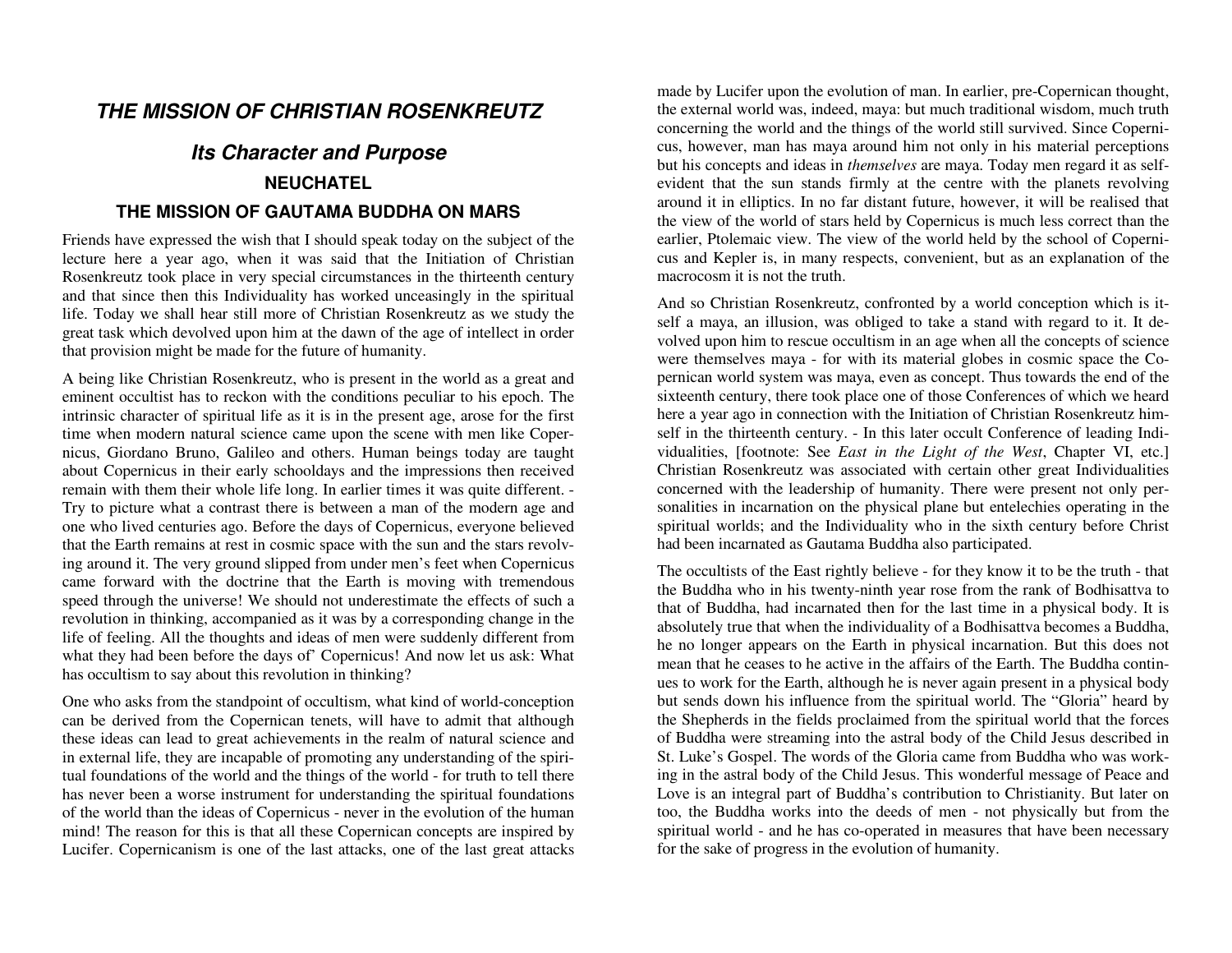In the seventh and eighth centuries, for example, there was a very important centre of Initiation in the neighbourhood of the Black Sea, in which the Buddha taught, in his spirit-body. In such Schools there are teachers who live in the physical body; but it is also possible for the more advanced pupils to receive instruction from one who teaches in an ether-body only. Among the pupils of the Buddha at that time was one who incarnated again a few centuries later. We are speaking, therefore, of a physical personality who centuries later lived again in a physical body and is known to us as St. Francis of Assisi. The quality characteristic of Francis of Assisi and of the life of his monks - which has so much similarity with that of the disciples of Buddha - is due to the fact that Francis of Assisi himself was a pupil of Buddha.

It is easy to perceive the contrast between the qualities characteristic of men who like Francis of Assisi were striving fervently for the Spirit and those engrossed in the world of industry, technical life and discoveries of modern civilisation. Many there were, including occultists, who suffered deeply at the thought that in the future two separate classes of human beings would inevitably arise. They foresaw the one class wholly given up to the affairs of practical life, convinced that security depends entirely upon the production of means of nourishment, the construction of machines, and so forth; whereas the other class would be composed of men who, like Francis of Assisi, withdraw altogether from the practical affairs of the world for the sake of the spiritual life. Left to itself, without intervention, history would inevitably have taken this course. But in the wise counsels of the spiritual worlds, steps were taken to avert the worst form of this evil on the Earth.

A Conference of the greatest and most advanced Individualities was called together by Christian Rosenkreutz. His most intimate pupil and friend, the great teacher Buddha, participated in these counsels and in the decisions reached. At that spiritual Conference it was resolved that henceforward Buddha would dwell on Mars and there unfold his influence and activity. Buddha transferred his work to Mars in the year 1604. And on Mars he performed a deed similar to that performed by Christ on the Earth in the Mystery of Golgotha. Christian Rosenkreutz had known what the work of Buddha on Mars would signify for the whole Cosmos, what his teachings of Nirvana, of liberation from the Earth would signify on Mars. The teaching of Nirvana was unsuited to a form of culture directed primarily to practical life. Buddha's pupil, Francis of Assisi, was an example of the fact that this teaching produces in its adepts complete remoteness from the world and its affairs. But the content of Buddhism which was not adapted to the practical life of man between birth and death was of high importance for the soul between death and a new birth. Christian Rosenkreutz realised that for a certain purification needed on Mars, the teachings of Buddha were pre-eminently suitable. The Christ Being, the Essence of Divine

Love, had once come down to the Earth to a people in many respects alien, and in the seventeenth century, Buddha, the Prince of Peace, went to Mars - the planet of war and conflict - to execute his mission there. The souls on Mars were warlike, torn with strife. Thus Buddha performed a deed of sacrifice similar to the deed performed in the Mystery of Golgotha by the Bearer of the Essence of Divine Love. To dwell on Mars as Buddha was a deed of sacrifice offered to the Cosmos. He was as it were the lamb offered up in sacrifice on Mars and to accept this environment of strife was for him a kind of crucifixion. Buddha performed this deed on Mars in the service of Christian Rosenkreutz. Thus do the great Beings who guide the world work together, not only on the Earth but from one planet to another.

Since the Mystery of Mars was consummated by Gautama Buddha, human beings have been able to receive different forces from Mars during the corresponding period between death and a new birth. Not only does a man bring with him into a new birth quite different forces from Mars, but because of the influence exercised by the spiritual deed of Buddha, forces also stream from Mars into men who practise meditation as a means for reaching the spiritual world. When the modern pupil of Spiritual Science meditates in the sense indicated by Christian Rosenkreutz, forces sent to the Earth by Buddha as the Redeemer of Mars, stream to him.

Christian Rosenkreutz is thus revealed to us as the great Servant of Christ Jesus; but what Buddha, as the emissary of Christian Rosenkreutz, was destined to contribute to the work of Christ Jesus - this had also to come to the help of the work performed by Christian Rosenkreutz in the service of Christ Jesus. The soul of Gautama Buddha has not again been in physical incarnation on the Earth but is utterly dedicated to the work of the Christ Impulse. What was the word of Peace sent forth from the Buddha to the Child Jesus described in the Gospel of St. Luke? "Glory in the Heights and on the Earth - Peace!" And this word of Peace, issuing mysteriously from Buddha, resounds from the planet of war and conflict to the soul of men on the Earth.

Because all these things had transpired, it was possible to avert the division of human beings into the two distinct classes - consisting on the one hand of men of the type of Francis of Assisi and on the other, men who live wholly in materialism. If Buddha had remained in direct and immediate connection with the Earth he would not have been able to concern himself with the "men of practical affairs"; and his influence would have made the others into monks like Francis of Assisi. Through the deed of Redemption performed by Gautama Buddha on Mars, it is possible for us, when we are passing through the Marsperiod of existence between death and a new birth, to become followers of Francis of Assisi without causing subsequent deprivation to the Earth. Grotesque as it may seem, it is true nevertheless, that since the seventeenth cen